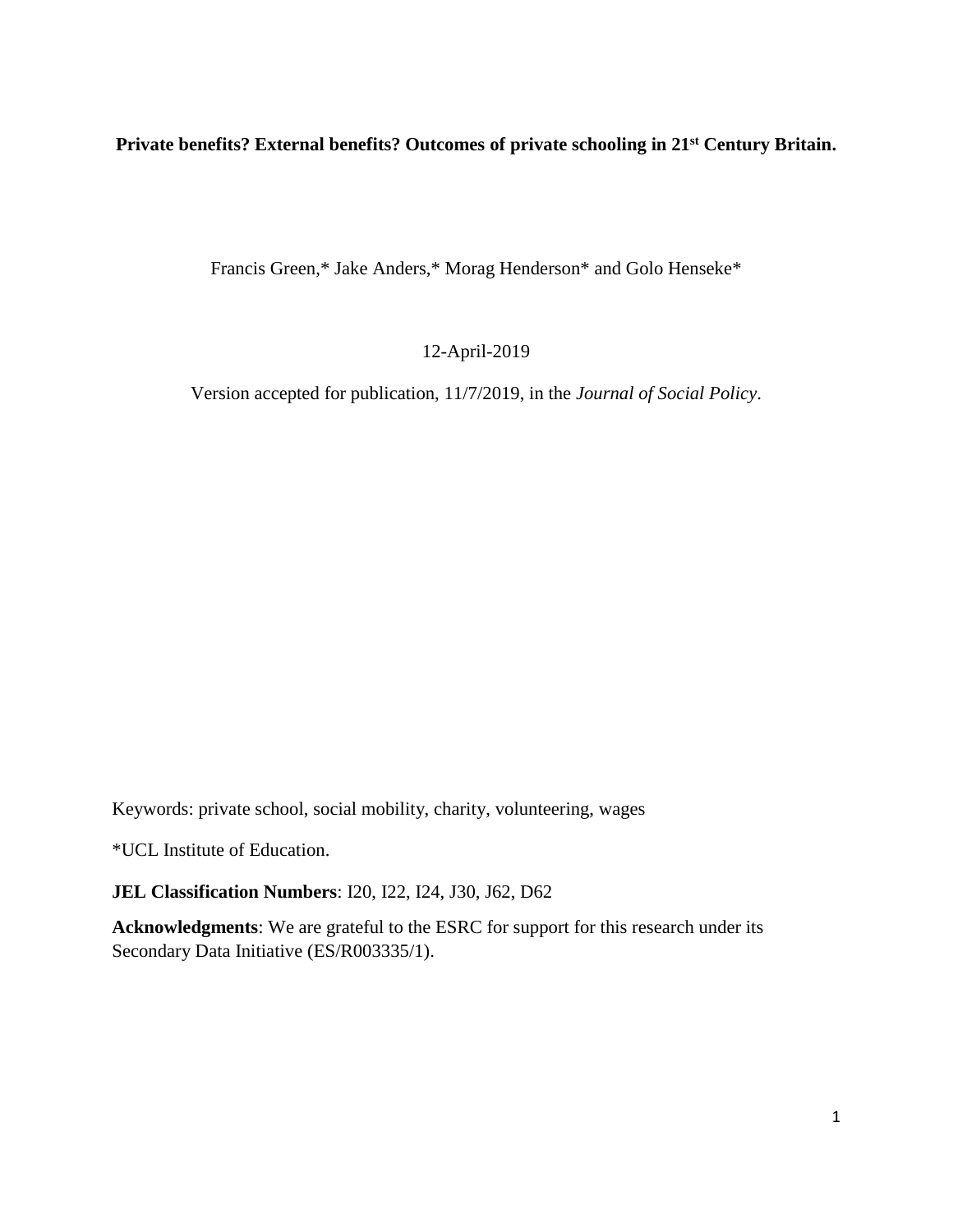### **Introduction**

Those educated in Britain's private schools<sup>1</sup> in the last century not only did well in their education (e.g. Sullivan and Heath, 2003), but also came to occupy prominent places in society (Reeves et al., 2017), and on average had substantially greater success in the labour market (e.g. Dearden et al., 2002). With access to private schools largely determined by family resources, the schools' successes were held to contribute to the problem of low social mobility. The main policy response was the Assisted Places Scheme (APS), begun in 1981, through which the government funded the fees for some children from low-income families (Whitty et al., 1998). Since the 1980s, however, the schools have undergone substantial changes, of which the most important is that the resources expended per pupil have grown threefold in real terms (Green et al., 2018b). Meanwhile the policy orientation moved away from partial government funding, towards monitoring and regulating more closely the schools' status as charities. As a means of justifying their charitable status in law, private schools began to emphasise their contributions to 'public benefit', in addition to the private advantages accruing to their pupils (Wilde et al., 2016). Accordingly there is a need, both for updated evidence on labour market outcomes, and for evidence on broader outcomes said to be associated with public benefits. This paper presents estimates of the association of these outcomes with a 21<sup>st</sup> century private education in England.

Unlike in many countries, Britain's private schools do not have a specifically religious raison d'être, since there are many faith-based schools in the state sector. Nor are they now subsidised by government, beyond certain tax exemptions, putting Britain among only a minority of countries: in Australia, for example, government funds more than half of private school resources (OECD, 2012, p. 21); in France, the government funds private school teachers. But what particularly mark Britain's private schools out as unusual, however, are their very rich endowments and especially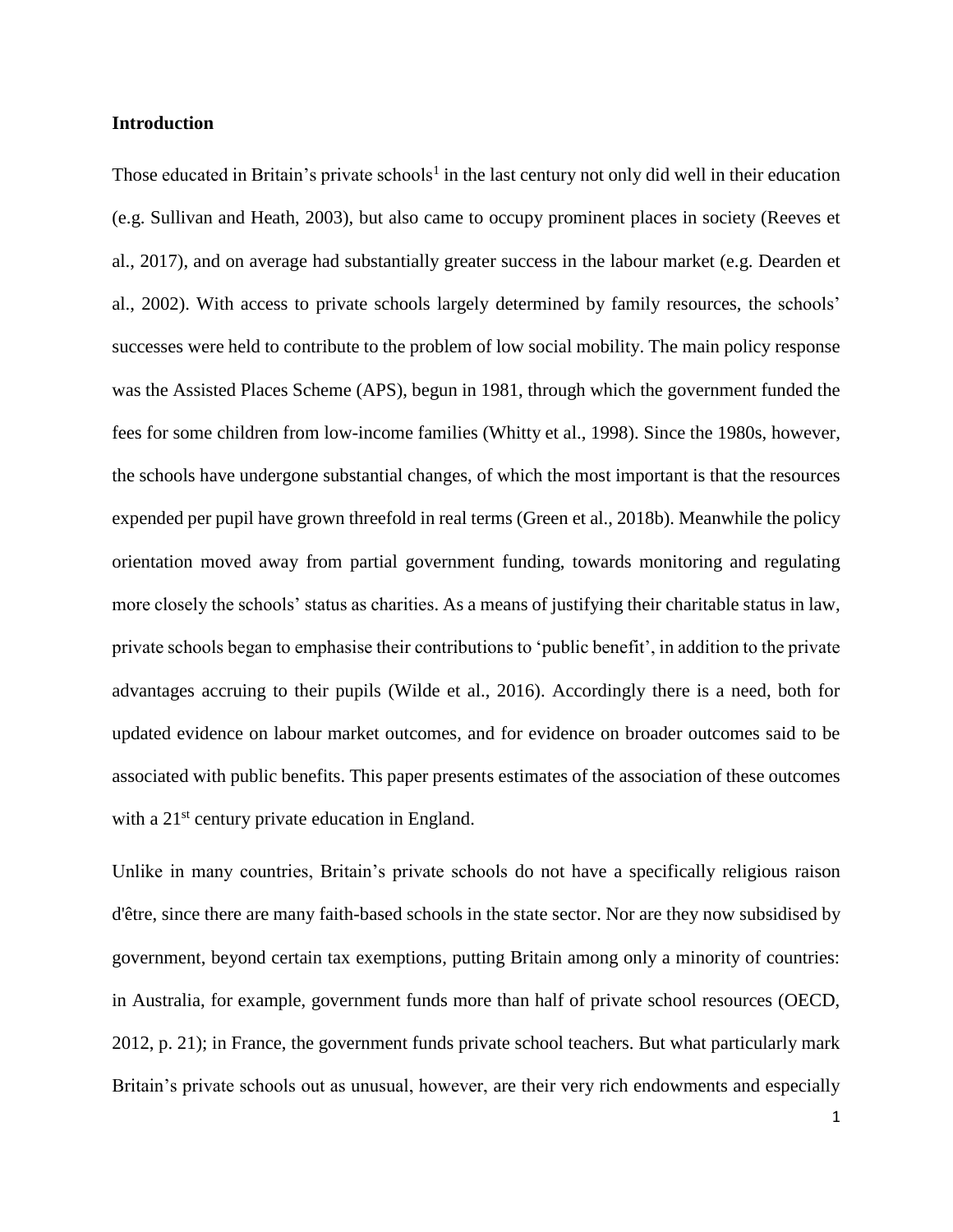high fees, giving them a three-to-one advantage over state schools in terms of resources per pupil (Green and Kynaston, 2019). $^2$ 

The prospective outcomes are a natural concern for parents, for whom the cost of private education is vastly greater than in earlier decades. By the same token, to the extent that the benefits are high, policy issues surrounding private schools' role in limiting social mobility are likely to persist. Recent expressed concerns surround the disproportionate representation of private school pupils in high-ranking universities and in influential positions in the worlds of politics, law, culture and sport (e.g. Social Mobility and Child Poverty Commission, 2014). Proposed policies that would place state school children in private schools at the state's expense (e.g. Sutton Trust, 2015; Green and Kynaston, 2019) could be effective only to the extent that those schools do provide a high quality education and a route to rewarding jobs. A better understanding of the claimed external benefits should also contribute to our understanding of whether there is justification for the policy of affording tax advantages in return for the benefits of charitable status.

In what follows, we first outline the context of British private education and review what is currently known about their effects. We then describe our data and all relevant measures. We use data from a recent cohort of 'millennials', the *Next Steps* study of young people born in England in 1989-90, who were interviewed during their secondary school years between 2000 and 2007, and again in their early adulthood in 2015. In Section 4 we present both our descriptive and analytical findings. Controlling for a rich array of socioeconomic and demographic background variables, we estimate how private schooling is associated with pay and occupational status at age 25, and with three external benefits: attending meetings of local groups/voluntary organisations, doing unpaid voluntary work/giving unpaid help to others, and charitable giving/fundraising. Section 5 concludes by discussing the limitations of our estimates, and the implications for the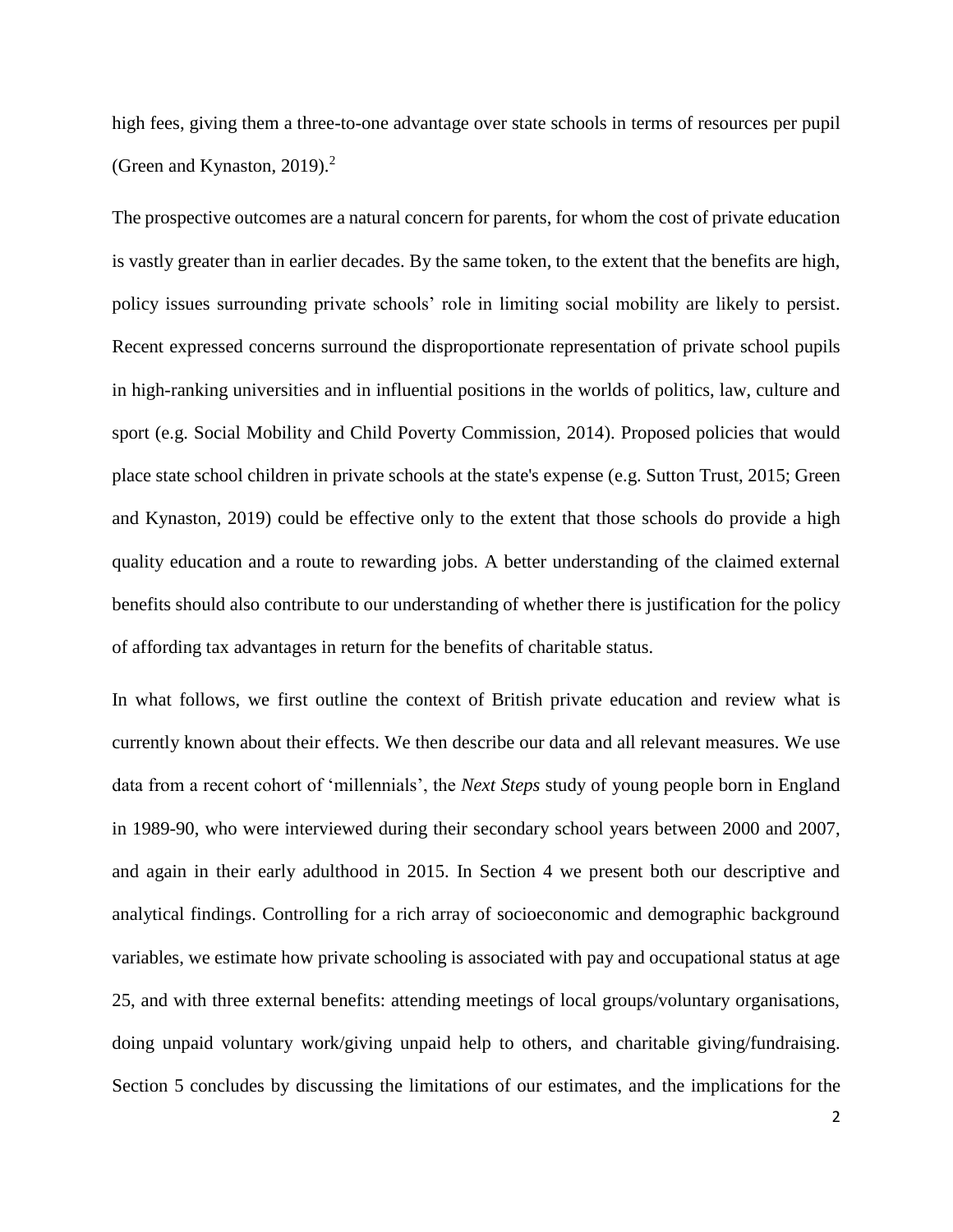policy discourse.

#### **2. Private and External Outcomes from Private Schooling in Britain**

#### *Context*

Private schools are found right across Britain but regionally concentrated in the more affluent regions, that is, London and the South East of England and, within Scotland, Edinburgh. Approximately 10 percent of schools in England are private, funded through fees and, to a lesser extent, endowments from earlier donations and investments. They are autonomously governed and do not have to follow the national curriculum; however, they are constrained by national exams which form the gateways to the UK's hierarchical university system, by loosely-binding standards regulation and by general employment law. Despite this autonomy of governance – argued by some to support more efficient school management in some contexts (Hanushek et al., 2013) – and despite some degree of modernisation in manageral methods since the 1980s (Peel, 2015), there is no evidence that Britain's private schools are better managed than state schools. The same is true for Canada, the US, Sweden and India, though not Brazil (Bloom et al., 2015; Bryson and Green, 2018). Many face considerable pressures of competition for students, though there is excess demand for places at the top schools. One in two private secondary schools select their children using academic or sporting ability criteria, unlike in the state sector where only 5 percent of secondary schools – the grammar schools – select on academic grounds. Approximately three quarters of private schools are legally constituted as charities, under the 2006 Charities Act; this means that they are exempt from taxation on any surpluses they may make, and from 80 percent of local taxation on their properties; they are also exempt from Value-Added-Tax.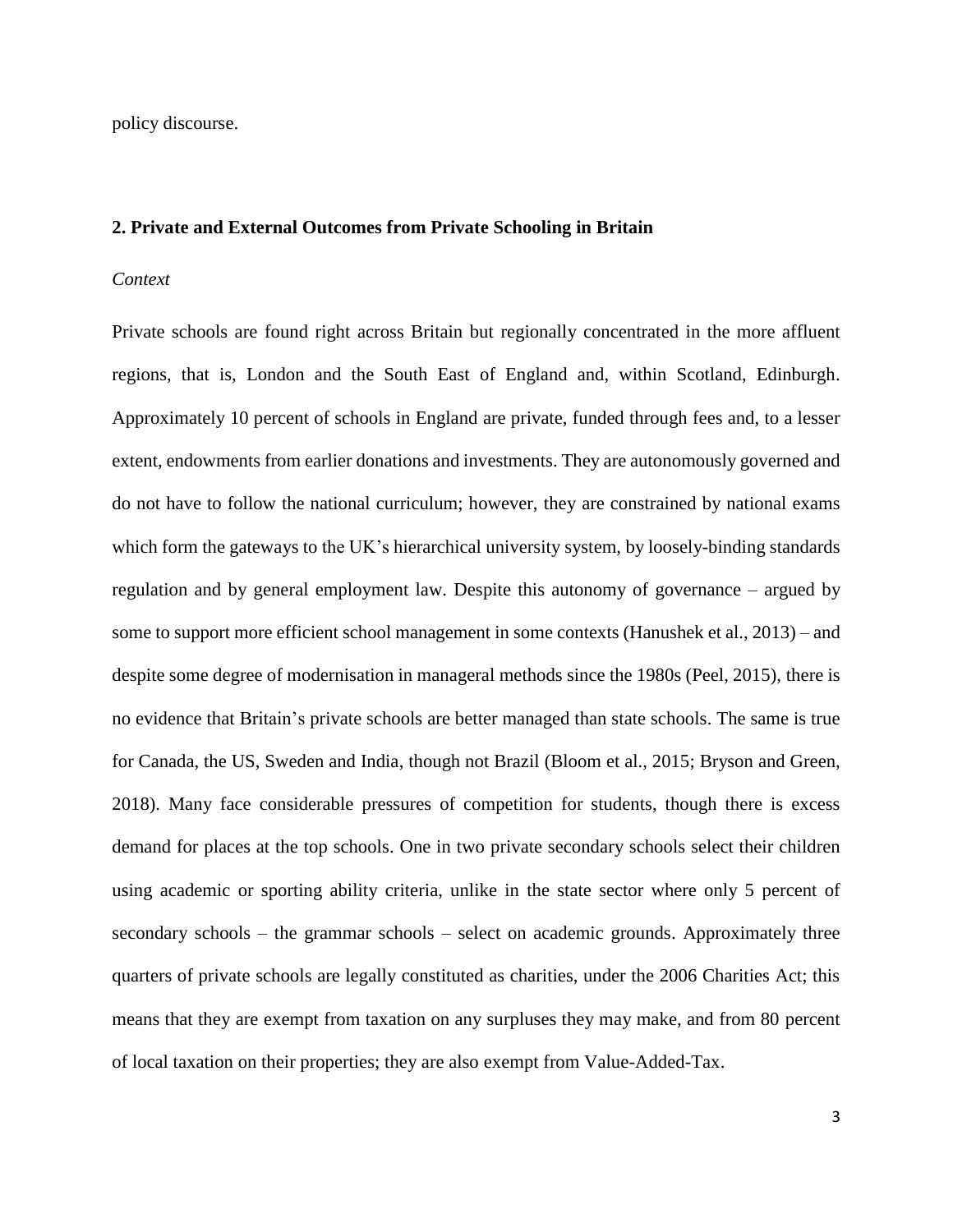Their fees, continually rising ahead of inflation, had reached approximately half of median family income in 2015 (Green et al., 2018b). Consequently, it is mainly only those with very high incomes, or with personal or family wealth, who can afford private schooling. Some 18 percent of below-median-income families with children at private school access bursaries or scholarships, worth on average a third of the annual fee (Henseke et al., 2018); yet only 1 percent of private school pupils pay no fees at all. Regularly, private school pupils score substantially higher than state school pupils in national exams, and disproportionately gain places at high-ranking universities. Private schools are, in effect, the elite sector of education in Britain (Maxwell and Aggleton, 2015; Reeves *et al.*, 2017), even if they vary in their affluence, fees, and degree of selectivity.

Along with the fee rises, and further supported by growing donations and investment returns, private schools' resources have grown enormously since 1980. The modern-day three-to-one resource gap is partly reflected in more teachers per pupil, twice that of the state sector; and partly in much-better-equipped facilities and far more non-teaching staff, enabling private schools to deliver a broader education, with a large variety of sporting, cultural and other extra-curricular activities. The economic environment is also transformed from earlier decades, including greater inequality at the top of the income distribution from the 1990s onwards. Meanwhile the resources available to state schools have risen to a far lesser degree (Belfield and Sibieta, 2016). On the policy front, the focus switched from the APS – abolished in 1997 – to the schools' charitable status and associated tax exemptions. The 2006 Charities Act and subsequent court action clarified that private schools registered as charities are under an obligation to provide a 'public benefit', but they can decide themselves how to provide that benefit (Wilde et al., 2016). Private schools could 'partner' with state schools and provide fee-reductions through bursaries for low-income pupils;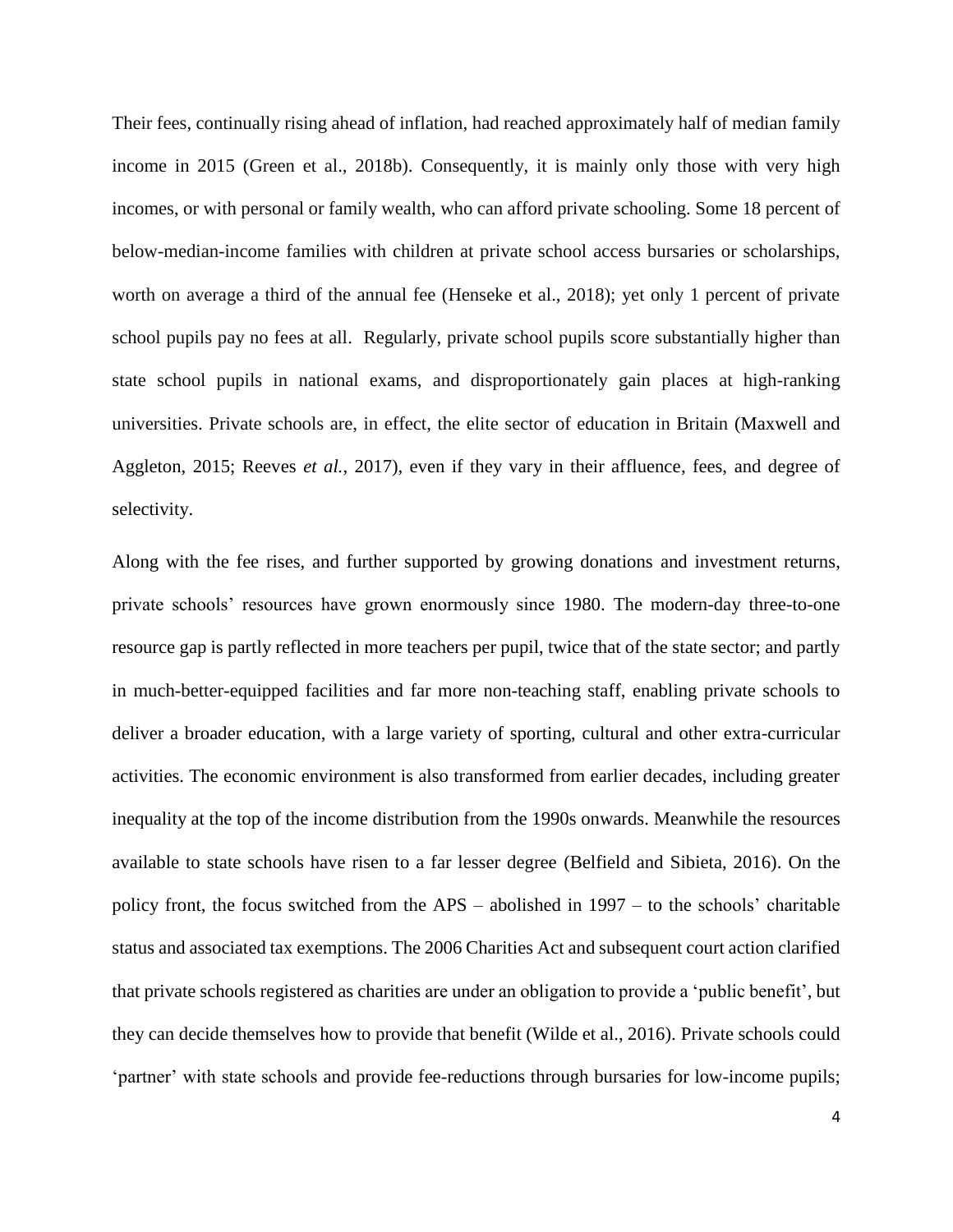but 'public benefit' has also been construed as inculcating in their own pupils an ethos of service to the communities in which they will live beyond school – in effect delivering an 'external benefit' (in the economic sense).

#### *Expected Outcomes and Previous Evidence*

While there is some mixed evidence about positive private school effects on educational outcomes of low-income pupils in the United States, studies from several developed countries have found no significant effects from attending private schools, once social background is controlled for (Dynarski, 2016; Pianta and Ansari, 2018; Carbonaro, 2006; Elder and Jepson, 2014; Jepson, 2003; Lubienski et al., 2008). These findings contrast, however, with findings for Britain. Several studies of people who had been at school in the  $20<sup>th</sup>$  century show positive effects on educational achievements, aspirations, locus of control and later life outcomes (Halsey et al., 1980; Feinstein and Symons, 1999; O'Donoughue et al., 1997; Malacova, 2007; Parsons et al. , 2017; Sullivan and Heath, 2003; Sullivan et al., 2018a; Dearden et al., 2002; Green et al., 2011; Mcknight, 2015; Green et al., 2017; Sullivan et al., 2018b; Green et al., 2018a).

More generally, studies have shown the continued highly disproportionate prevalence of privately educated people in positions of leadership in public and private life – including business, politics, the law, journalism, the military, and the civil service (Kirby, 2016). The achieved wage premiums are shown to be largely due to the higher educational qualifications achieved by private school pupils, but not entirely; a direct (sometimes referred to as 'residual') premium, after taking account of human capital, is sometimes attributed to social networks, to industry selection, or to valued non-academic outcomes from schooling, though there is relatively little formal evidence in support of these conjectures (Marcenaro-Guierrez et al., 2014; Ashley et al., 2015; Green et al., 2017; Macmillan et al., 2015; Green et al., 2018a).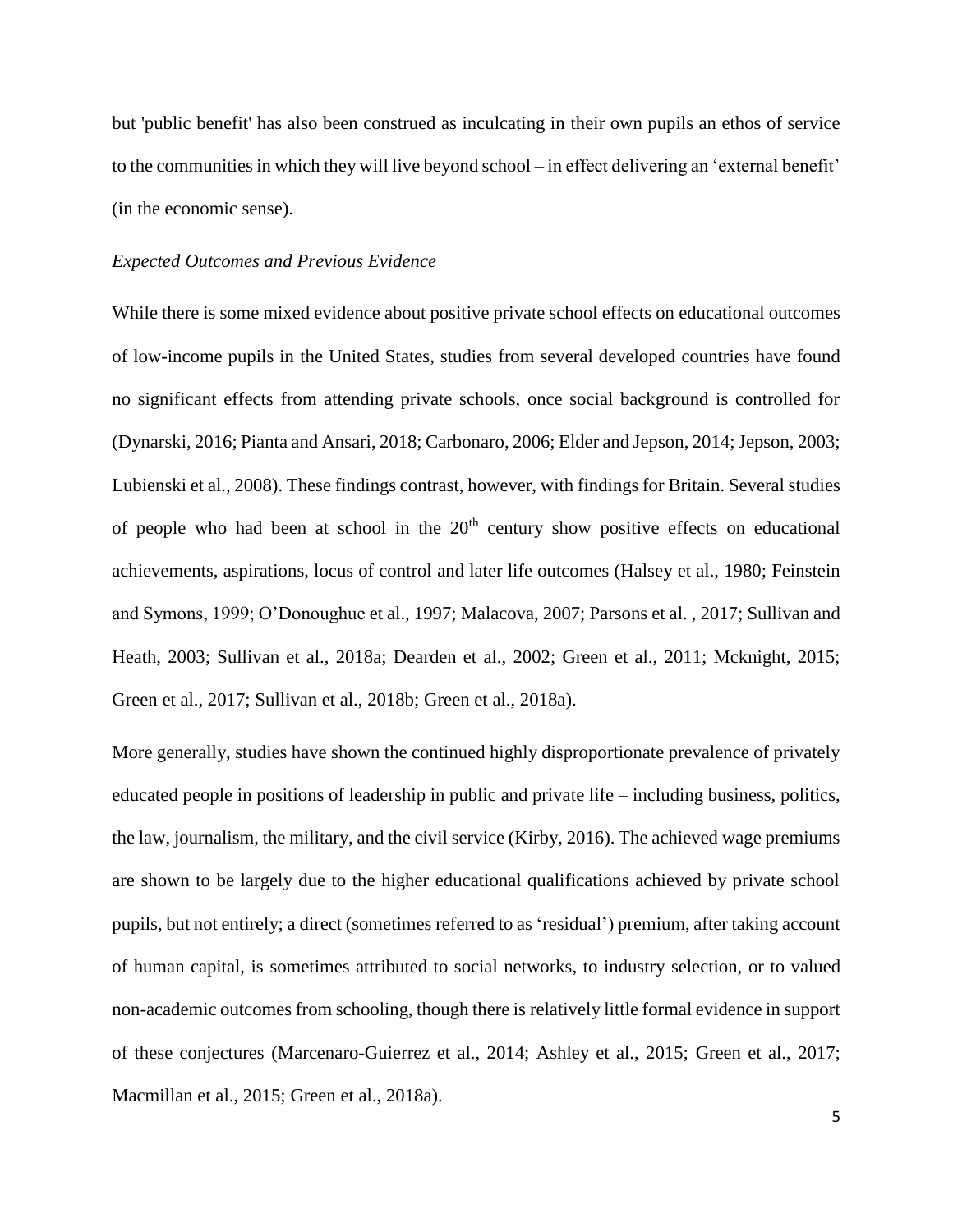Theory and other evidence suggest two main explanations for the positive effects of Britain's private schools. Most straightforwardly, the educational effects can be seen as a consequence of the superior resources: even with much lower resource gaps, recent high-quality evidence supports the production function view that more resources in schools yields better outcomes (Frederiksson et al., 2013; Jackson et al., 2016). In addition, there is good general evidence of peer effects on academic performance and other outcomes (Sacerdote, 2011); it is likely that some of British private schools' positive effects are attributable to the schools' concentration of higher social class pupils (Green and Kynaston, 2019, pp 109-111).

Following the striking increase in private schools' resources over recent decades, one would expect to find larger positive effects, including on labour market rewards, from private schooling in 21<sup>st</sup> century Britain. Drawing on evidence from university leaver surveys, it has been found that graduates who had earlier been educated at private schools are more likely to attain high-status occupations, and to gain higher wages, than otherwise similar state-educated university graduates (Crawford and Vignoles, 2014; Macmillan et al., 2015; Crawford et al. 2016). Yet, while informative, these studies reveal only the direct or residual premium discussed above – not the *overall* outcomes of private schooling. The greater part of the overall premium is likely to derive from the increased chances of accessing universities, especially the high-status 'Russell Group' universities, which is in turn dependent on achieving highly in public exams (Jerrim et al. (2016). Our estimates of labour market outcomes below go beyond these studies to estimate for the first time the *overall* wage premium and occupational outcomes for those at school since 2000, by which time the schools were already being substantially transformed with major investments in facilities and class-size reductions.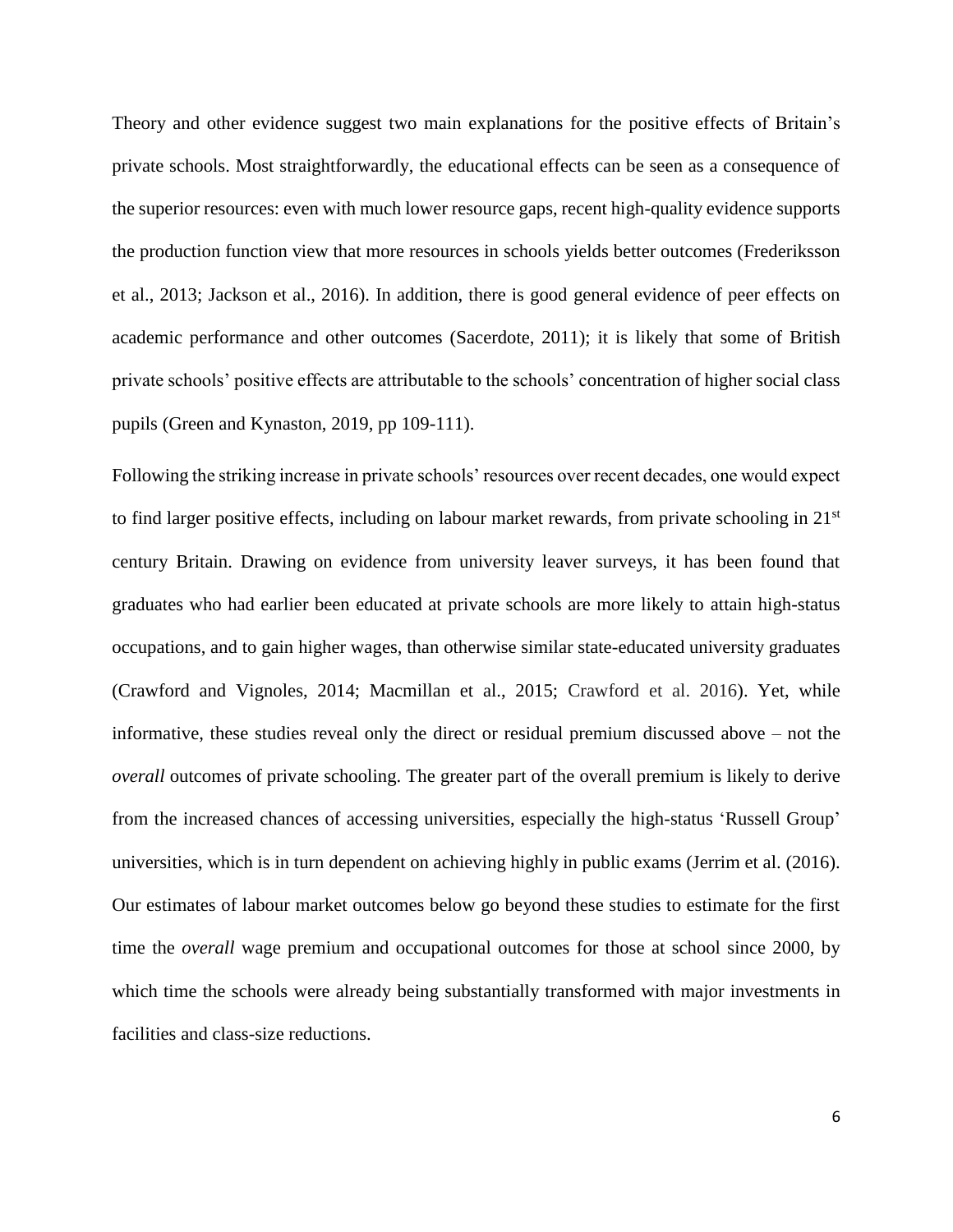Outcomes could also be expected from the broader range of activities supported by the resourcerich private schools of modern Britain. In the current policy environment that stresses 'public benefit' requirements, the schools have proposed that they fulfil this obligation partly through bursaries for low income families and partnerships with state schools, but partly also through inculcating a community-service orientation in their pupils. The annual censuses of the Independent Schools Commission duly report under their 'Public Benefit' heading the amounts that have been raised for charities, averaging at about £25 per pupil between 2016 and 2018,<sup>3</sup> and stress the large number of schools that organise volunteering activities. Similarly, schools often explicitly report such activities as 'public benefit' in their annual obligatory reports to the Charity Commission; such reports, as well as in-depth qualitative research with private school leaders, reveal their expectation that volunteering and charitable activities at school have long-term positive effects on the service orientation of their pupils beyond school (Wilde et al., 2016).<sup>4</sup>

In addition, therefore, to the private labour market rewards to be expected from a  $21<sup>st</sup>$  century private education, there are claimed to be long-term external benefits, contributing to the social value of a private education. These putative external benefits are distinct from the external effects of educational attainment *per se*.

There are, however, no studies, to our knowledge, that have sought evidence for such claimed external benefits from Britain's private schools. While service to the community is a general aspiration, to test it we will focus on three particular activities commonly used to capture external benefits which are measured in our data, namely participation in local group meetings/voluntary organisations, doing unpaid voluntary work/ giving unpaid help, and charitable giving or fundraising. Participation in group meetings and doing voluntary work are widely, though not universally, found to be positively related to education level, and to vary over the lifecourse and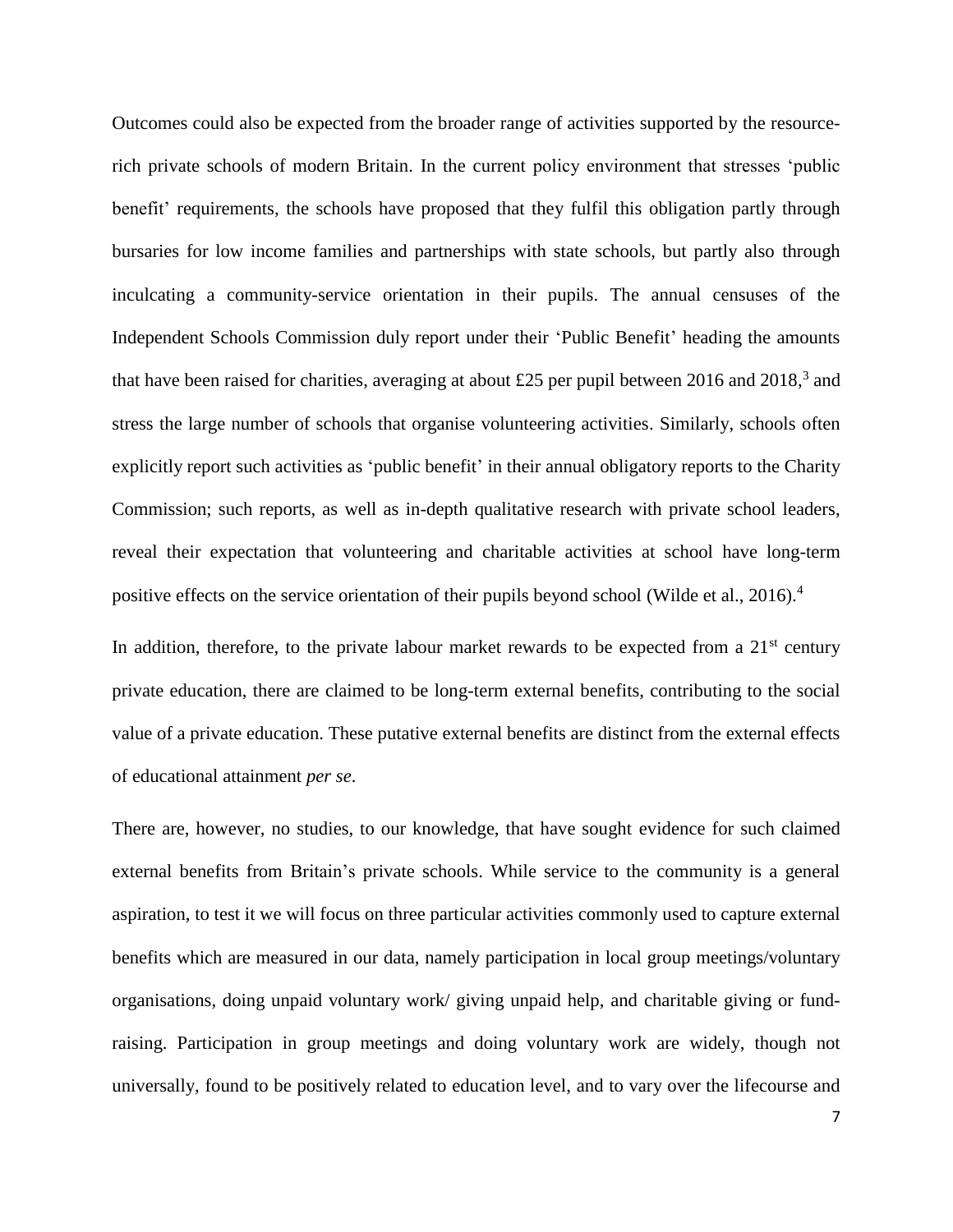according to individuals' time constraints; gender and ethnicity are also factors, whose effects differ across countries (Rotolo and Wilson, 2007; Gibson, 2001; Osborne et al., 2008; Tang, 2008; see Wilson, 2000, for an overview). Volunteering also tends to be positively influenced by parents' volunteering activities during childhood (Perks and Konecny, 2015). Opportunities for volunteering in adolescence, and extracurricular activities are linked to later volunteering even if these are mandated (Barber et al., 2013; Janoski et al., 1998; Clerkin et al., 2009), though some compulsory volunteer-type programmes are found in other studies to be ineffective or even to have negative effects (Helms, 2013; Warburton and Smith, 2003; Yang, 2017). Clerkin et al., (2009) find a similar set of factors – family background, sex, religiosity, political identity and high school volunteering experiences – to be associated with US students' charitable activities.

Few studies investigate differences among school typesin promoting post-school external benefits. An exception is Dee (2005), who reports that students who had attended US Catholic schools are more likely to vote, but do not volunteer more often than those educated at public (i.e. state) schools. In contrast, Hill and den Dulk (2013) found substantial differences in volunteering by school type in the United States, with those educated at Protestant secondary schools being more likely, and those at non-religious private schools less likely, to volunteer later in life.

Accordingly, we ask the following research questions, comparing young adults educated at England's private schools in the  $21<sup>st</sup>$  century with those from observably similar backgrounds educated at state schools:

1. To what extent is private schooling associated with high-status occupational attainment, with upward mobility from lower occupational classes, and with the avoidance of downward mobility from families in upper occupational classes?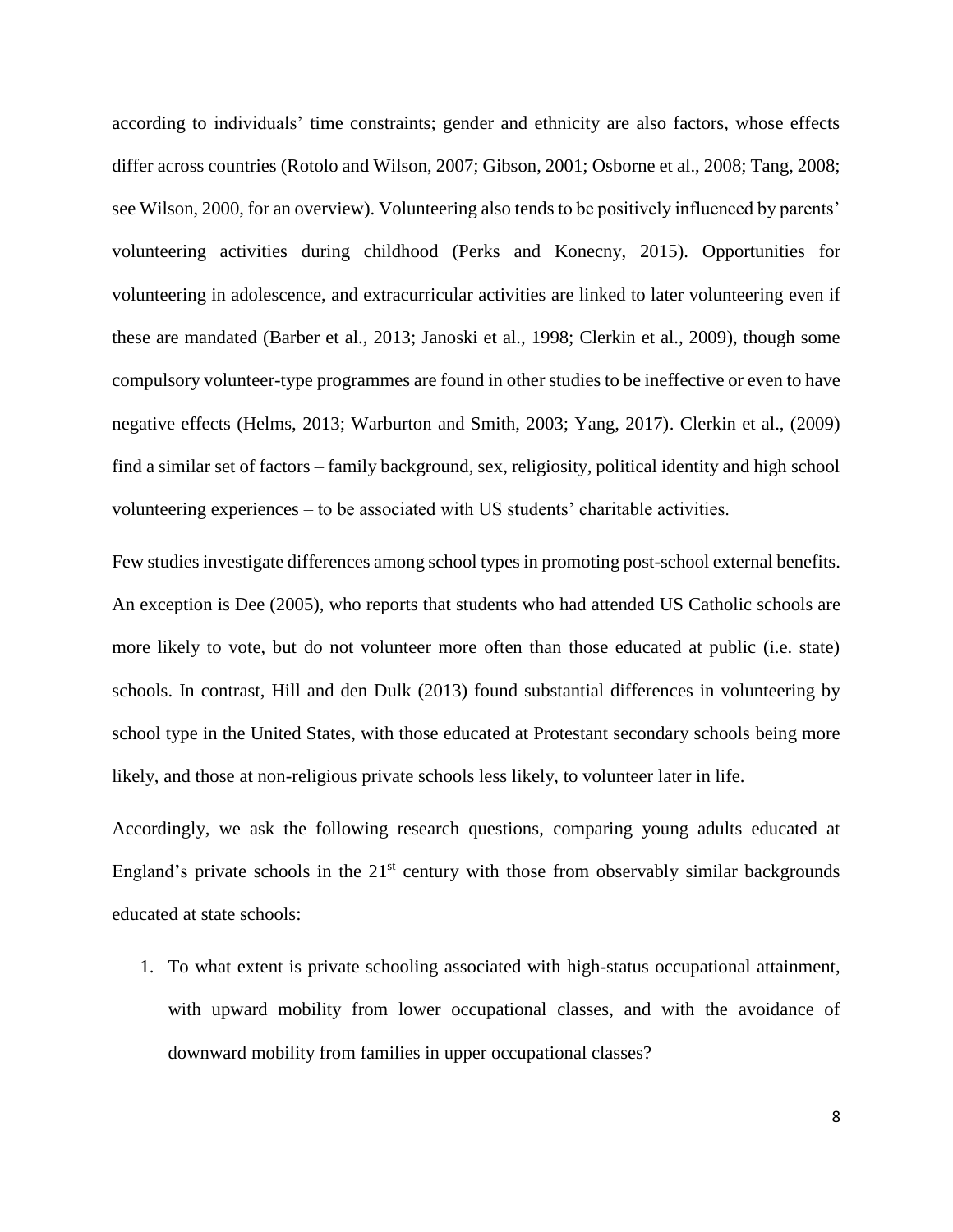- 2. What is the wage premium for employees educated at private school?
- 3. How much, if at all, is private schooling associated with external benefits for society, specifically: participation in local groups, unpaid volunteering, and charitable giving?

### **3. Data and Measures**

### *Next Steps*

The 'Next Steps' data followed a cohort born in England in 1989/1990 through seven annual waves from 2004 (aged 13/14) to 2010 (aged 19/20), and again through an eighth wave in 2015 (aged 25) (see [https://cls.ucl.ac.uk/cls-studies/next-steps\)](https://cls.ucl.ac.uk/cls-studies/next-steps). The cohort is linked with the National Pupil Database (NPD) which provides attainment data. Schools were the primary sampling units, then children within schools. Respondents were selected to be representative of young people using a stratified random sample, with disproportionate sampling for deprived schools and for pupils from ethnic minorities. After an initial response rate of 98 percent at wave  $1$  (n=15,770) subsequent attrition and some re-joining in later waves resulted in a 48 percent response rate at wave 8. At each wave, data managers computed non-response weights from a predictive model based on a rich set of demographic, family background, and interview characteristic variables.

#### *Measures*

In this paper we use data from waves 1 to 4, and 8. For our key independent variable we use a dummy variable for attending private schooling at age 13; this indicator comes directly from the school-type identified through the initial sampling process at Wave 1, and therefore can be expected to be highly reliable. Given the two-stage sampling design, with deliberate oversampling, all descriptives and models are adjusted using the appropriate sampling and non-response weights;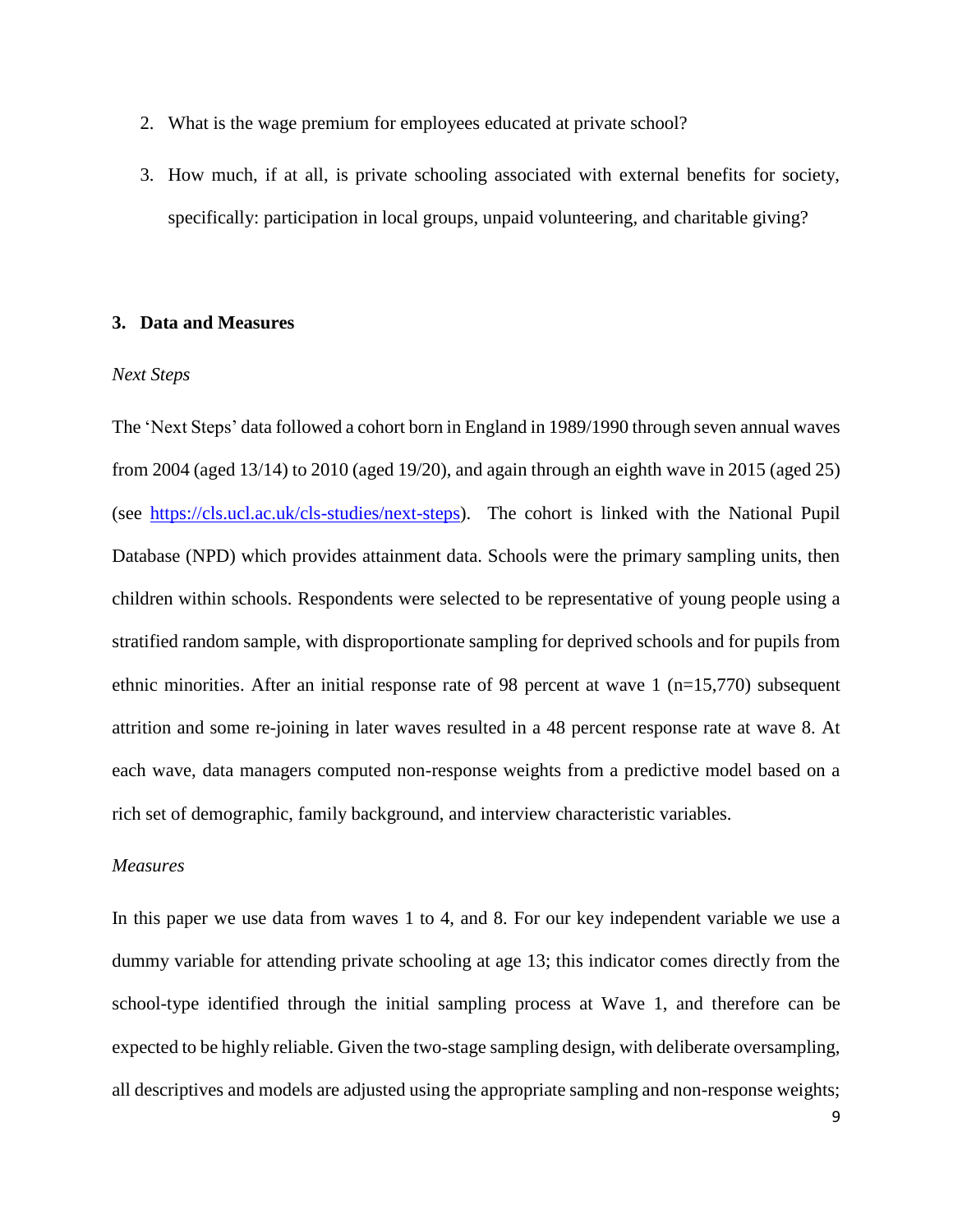and standard errors are calculated using these weights taking into account school-level clustering.<sup>5</sup> This procedure only partially addresses the potential problem of non-response/attrition bias, common to most surveys, which may occur if variables of interest are correlated with the probability of non-response/attrition. The proportion privately educated in the wave 13 sample is 7.35 percent, compared with 6.93 percent for those at work in the age 25 sample with non-missing observations on pay and 6.48 percent for those with non-missing observations on occupation.

To measure labour market rewards we use two outcome variables – occupational attainment and weekly pay. 'High-status occupational attainment' is indicated by employment in either of the top two NS-SEC classes: 'Higher Managerial and Professional', or 'Lower Managerial and Professional'. 'Upward mobility' is defined as attaining one of these top two groups by anyone whose parents were not in the top two groups; 'downward mobility' is defined, for those whose parents *were* in these top groups, as *not* attaining a high-status occupation by age 25. The analysis of occupational attainment is applied to all those whose main activity is in the labour force at age 25, including the self-employed and the unemployed, excluding those whose main activity is education but who also work some of the time (1 percent of the labour force). It is recognised that mobility to higher occupations can occur at later ages, and that 25 is likely to be too soon to capture the peak occupational attainment of some. For the analysis of pay, we study only those whose main activity was being an employee. There were a small number of extreme outliers on pay, which could in principle be either genuine outliers or errors. We removed 68 observations where the pay was either more than five times above, or less than one fifth of the predicted pay; for this purpose predicted pay is computed from a regression of log pay on highest qualification, weekly work hours and social background variables (parents' social class, gender, ethnicity, region).

Three items measure age 25 outcomes that are conventionally classed as external benefits. For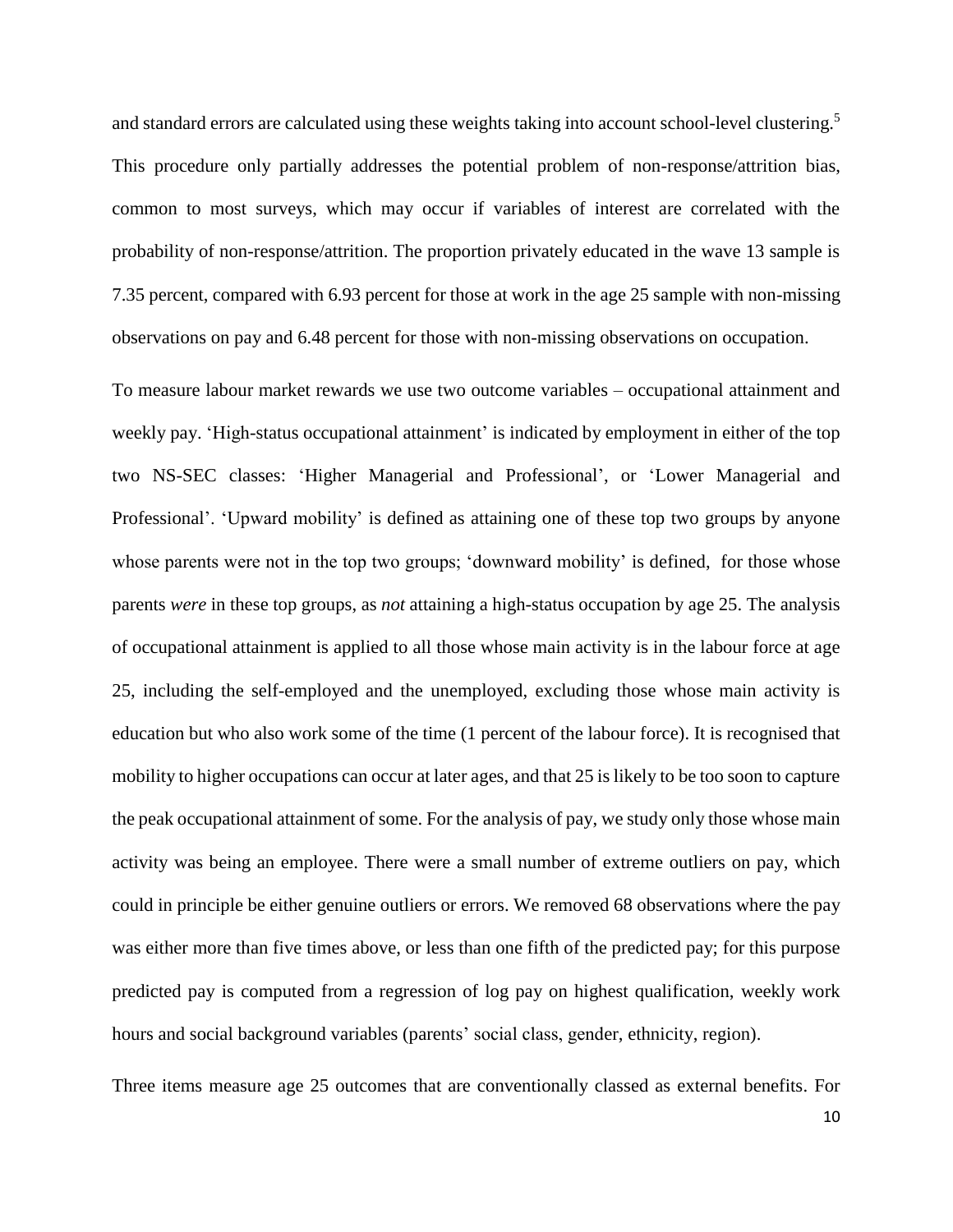Voluntary Group Participation (henceforth Participation), Volunteering and Charitable Giving, respondents are asked, respectively, how often they: 'attend meetings for local groups/ voluntary organisations'; '(do) unpaid voluntary work, give unpaid help to other people e.g. a friend, neighbour, or someone else (but not a relative); 'give money to a charity /take part in a fundraising event'. To capture regular external outcomes, for each activity we coded a dummy variable to be 1 if the activity took place at least once a month, zero otherwise.

As indicators of socio-economic background we include measures of parental social class, log of permanent family income, parents' highest education level, region, whether home owner, area deprivation score, gender, ethnicity (9 dummies), and an index of home disruption up to age 13 (a standardised average of items capturing potential disadvantage in childhood human capital accumulation). For details on the construction of these controls, and their descriptive statistics see the online Appendix.

## **4. Findings.**

## *Descriptions of Private and External Outcomes and of Social Mobility*

Table 1 shows that there is a substantial (35 percent) raw average employee pay premium at age 25 for those educated privately, compared with those educated in the state sector; the median pay premium is somewhat higher, at 43 percent. In parallel with this pay gap is the private schools' 29 percentage point lead in the proportion of the labour force who were in a high-status occupation. In respect of charitable giving. there is also an 11 percentage point lead for the privately educated in the proportion of adults at age 25 who give to charities or attend fund-raising events at least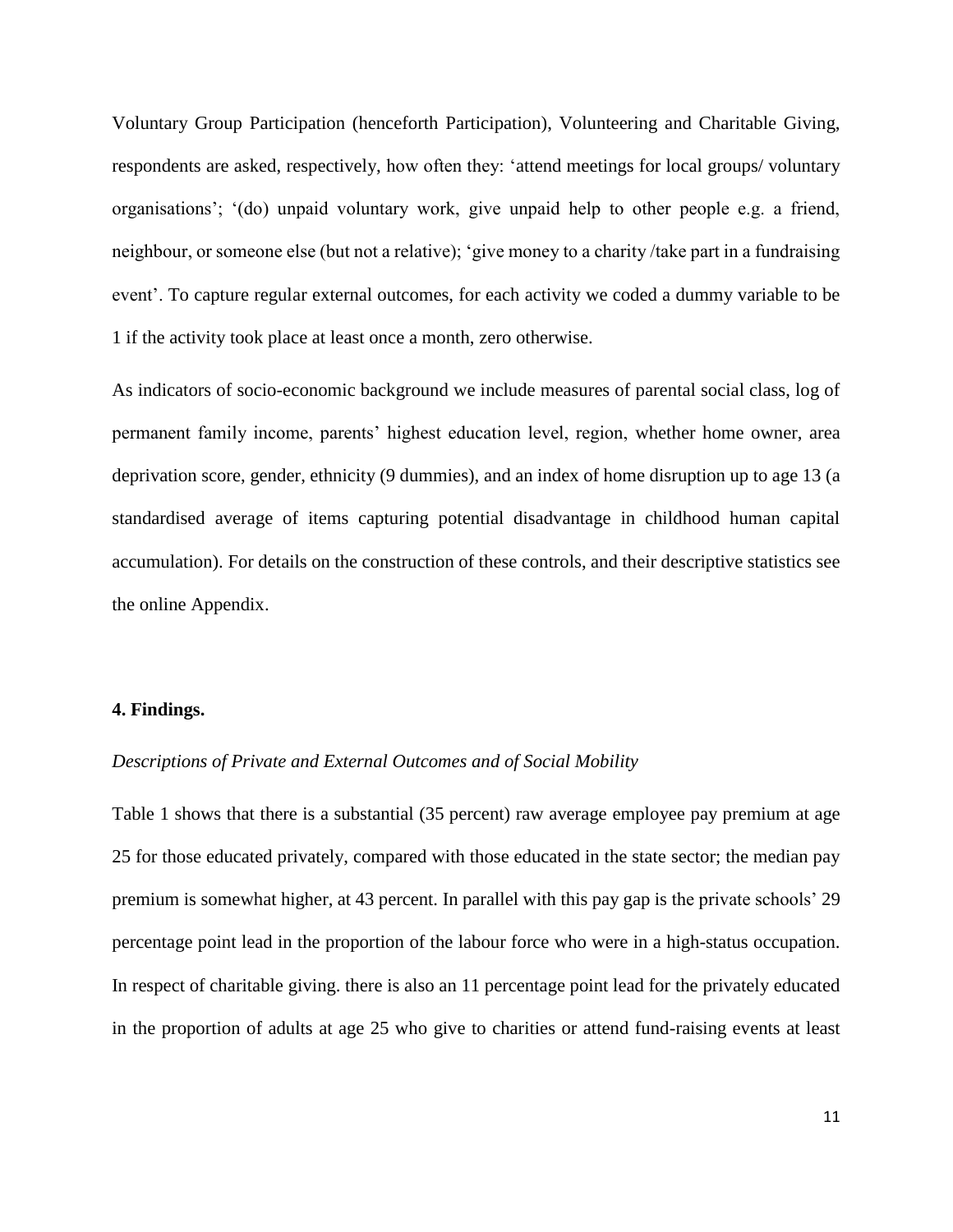once a month. By contrast, for our other indicators of external benefit there is no statistically significant private/state gap.

#### **[Table 1 about here] See end.**

Table 2 examines occupational class attainment in more detail, splitting the sample according to whether the respondents' parents were in a high-status occupational class. Thereby, the table presents a picture of the extent of social mobility. Unsurprisingly, occupational class of origin is strongly associated with the sons' and daughters' occupational attainment. Of those whose parents were in a high-status occupation, 51 percent were in a high-status occupation at age 25; whereas among those brought up by parents who were not in a high-status occupation, only 32 percent had gained high-status.

The table also shows how private schooling is a channel through which upward or downward mobility occurs. Among those with parents not in high-status occupations, attainment of a highstatus occupation by age 25 is much lower for those educated in a state school (31 percent), than for those privately educated (66 percent). Among the children of parents in high-status occupations, 48 percent of those who were state educated have reached a high-status occupation by age 25, as compared with two thirds (68 percent) of those educated in private schools.

### **[Table 2 about here]**

#### *Analyses.*

In a small number of studies, analysts have derived estimates of private school effects on lowincome pupils from lottery schemes that allocate state-subsidised places (Dynarski, 2016): though lotteries do not always generate a truly random assignment, such quasi-experimental studies arguably produce the best estimates of causal effects. But in the large majority of situations the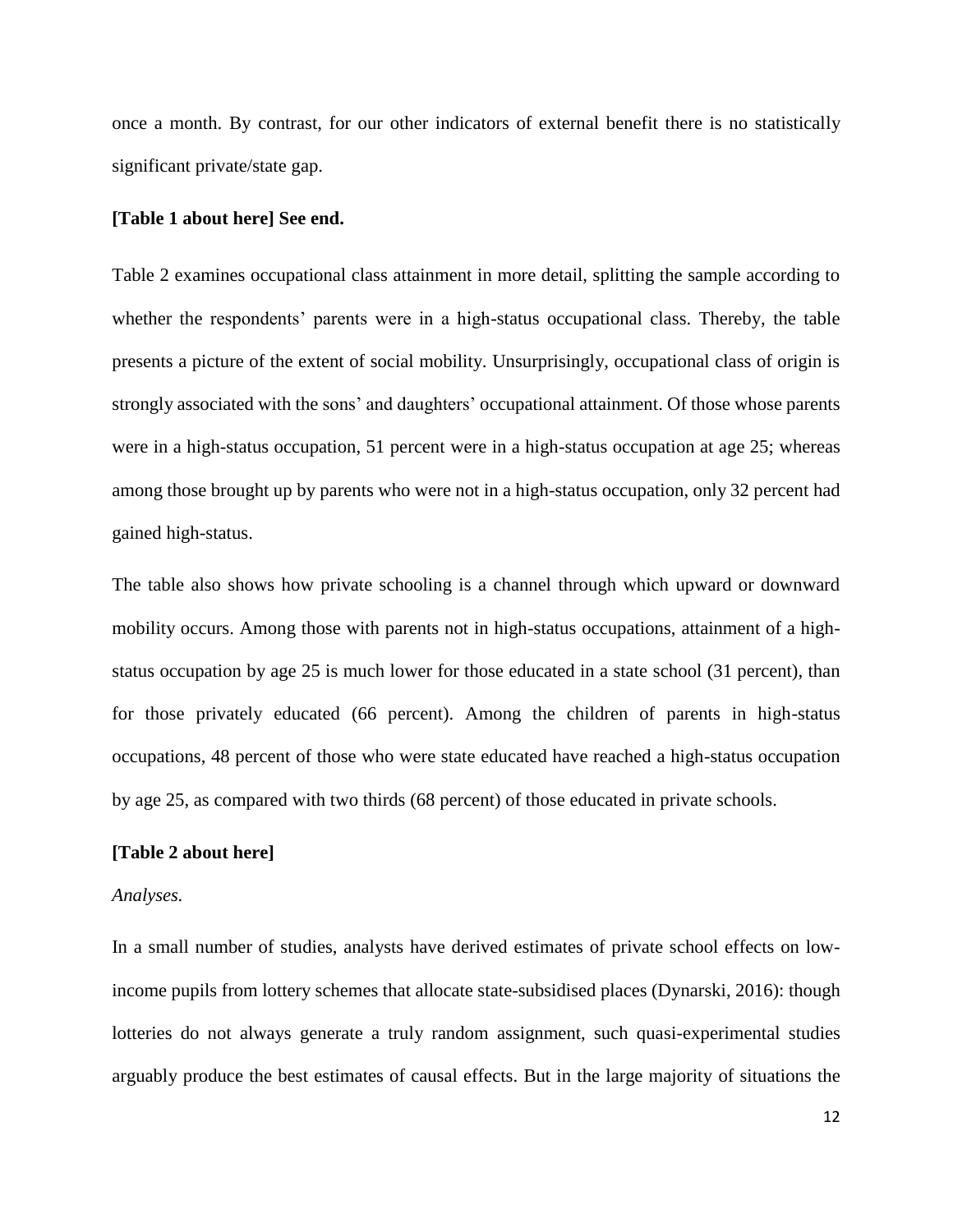most common strategy is a single-equation multivariate model (or occasionally a structural equation system, or propensity score matching methods), using the best available set of prior control or matching variables. None of these studies have found credible instruments for private school attendance; they therefore estimate the conditional association of private schooling with outcomes of interest, and do not prove causation. We follow this same single-equation strategy here.

To study the association between private schooling and these outcomes, we estimate three models for every outcome. Model 1 is the raw association between the outcome and private schooling. In model 2 we introduce all the prior controls, covering both family and individual characteristics up to and including age 13. The coefficient on private schooling in this model is our best estimate of the association with the outcome for observably similar individuals who differ only by way of their school type. In model 3 we add the individual's educational attainments by age 25. The extent to which the coefficient on private schooling in this model changes from that of model 2 gives a simple measure of how far, if at all, private schooling's outcomes are mediated by educational attainment.

Table 3 presents the associations between private school attendance and key labour market outcomes. The first panel shows, for those in the labour force at age 25, the average marginal effects of private school attendance on the probability of being in a high-status occupation; these are computed from the estimates of a probit model. Model (1) confirms the descriptive picture from Table 1, indicating a 27.9 percentage point private/state gap in the attainment of a high-status occupation. Model (2) shows that, after controlling for socio-economic background with our rich array of indicators, our best estimate of the private school advantage for observably similar people is 12.0 percentage points. Model 3 shows that, while much of this advantage is mediated by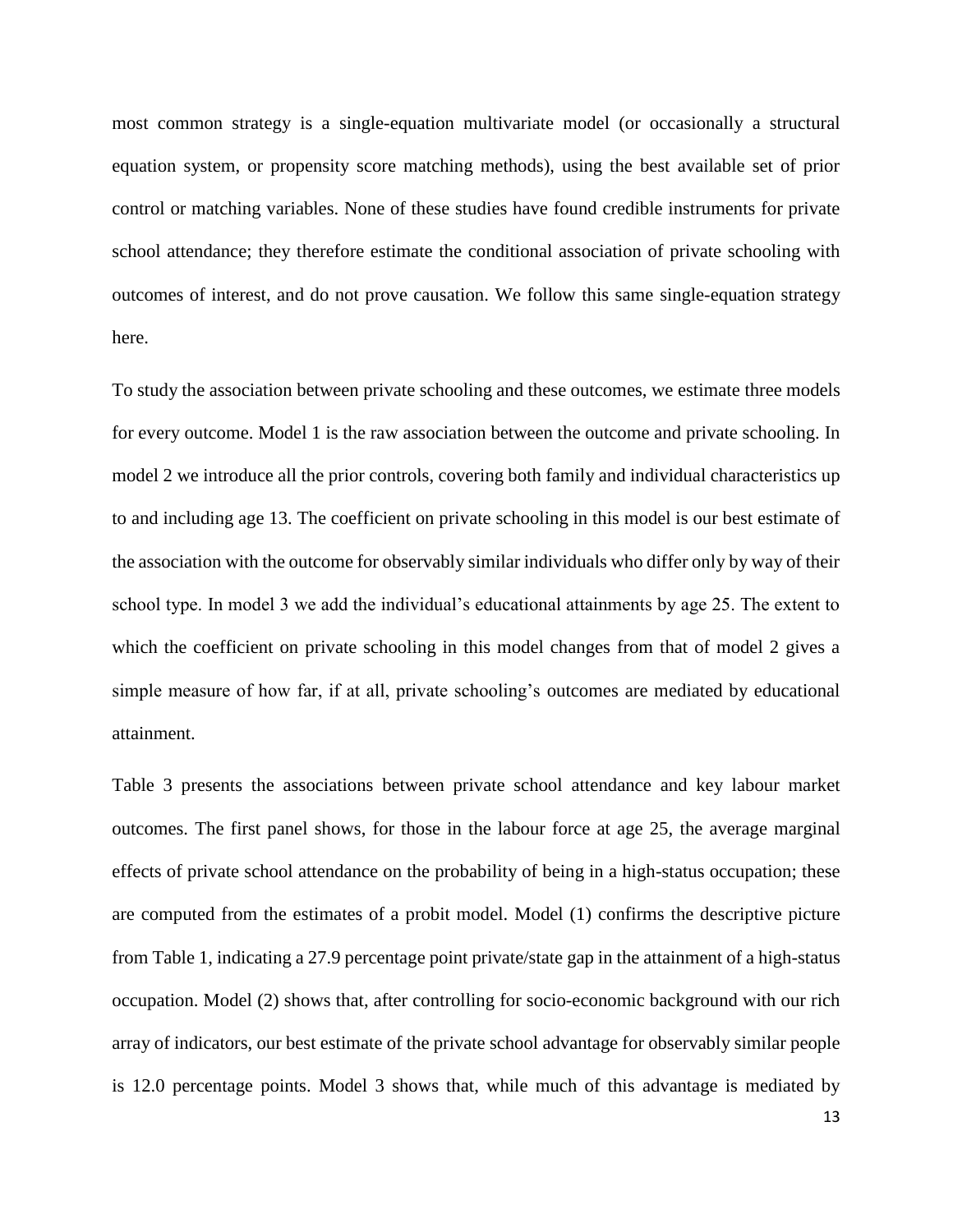educational attainment, there remains a direct effect on high-status occupational attainment of 5.5 points from being at a private school.

Model (2) in the second panel shows a positive coefficient but this is imprecisely measured and the coefficient is not statistically different from zero: thus we cannot reject the null hypothesis that private schooling is not associated with upward social mobility. By contrast, in panel 3 the model 2 coefficient shows that private schooling *is* significantly associated with reducing downward mobility, for those whose parents are in a high occupational class, by 11.6 points. Model (3) in the third panel also indicates that this association with lower downward mobility remains significant even after controlling for highest educational achievement, suggesting that there is a direct association between private school attendance and avoiding downward mobility.

The fourth panel shows the private school pay premium. In model 1 is the raw gap: 35 log points (that is, 41 percent of pay). After controlling for all observable social background factors, the premium is estimated to be 16 log points (17 percent of pay). Strikingly, there remains a 10 percent pay premium even after controlling for subsequent educational achievement.

### **[Table 3 about here]**

Three additional tests were carried out. First, we tested whether there was a gender difference in the estimated private/state gap in labour market rewards. In all models, we found that an interaction term between gender and private school attendance was statistically insignificant; we have therefore presented parsimonious specifications which assume that the effects are the same for males and females; this assumption can also be justified by studies which show that the different wage dynamics of males and females are manifested much more strongly in mid-career than at the early stage of 25. Second, we have re-examined occupational attainment with an alternative, more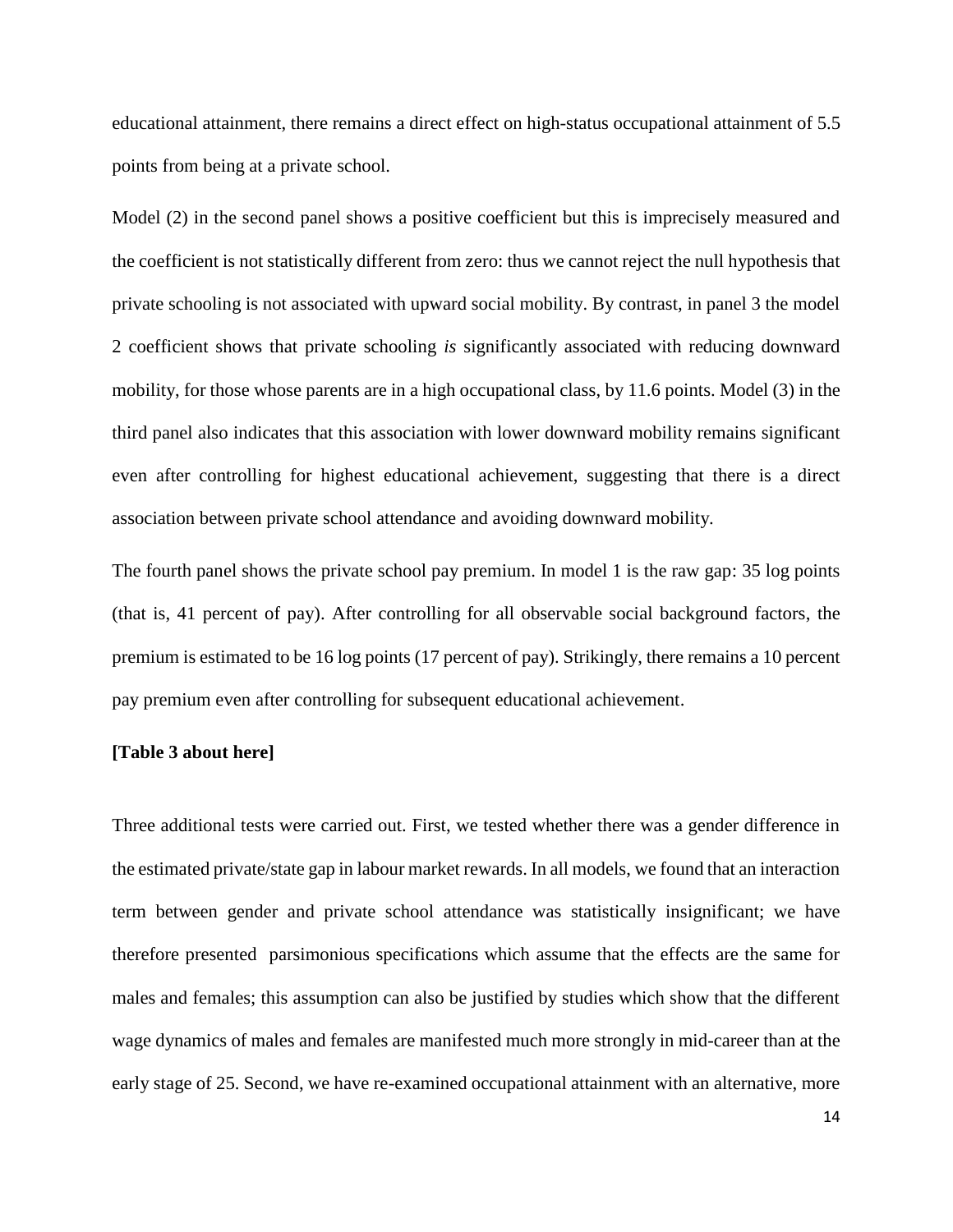exclusive, definition of high-status occupation – just the top NS-SEC class (Managers and Professionals). Fewer (just 12 percent) have reached this status by age 25. This alternative assumption yields a similar pattern of findings, showing a strong association of private school attendance with high status attainment. Third, we have examined whether the private school premium is different for high-income families (defined as above the 90<sup>th</sup> income percentile). We included an interaction term between the dummy variables for high income family and private school attendance: its estimated coefficient was positive but statistically insignificant. Thus there is no clear evidence of a differential premium for those from high- income families. All these models are presented in the online appendix, alongside the full estimated models summarised in Table 3.

# **[Table 4 about here]**

Table 4 summarises our findings of private school associations with external benefits. It shows that there are no statistically significant differences between state and private school alumni in the extent of their regular participation in local group or voluntary organisation meetings, either in the raw or after taking account of differences in social background (model (2)) or after controlling further for age 25 educational achievement, activity status and income (because these could affect the time and resources available for participatory activities). Similarly, with unpaid volunteering, there are no differences between those educated in the two school sectors, either before or after controls are added.

There is some evidence that those educated at private school are more likely to give to charities or attend fund-raising events regularly (at least once a month). Consistent with the descriptives in Table 1, the private/state gap is 11 percentage points; however, after controlling for demographics and socio-economic background (model (2)), the private-state sector difference is not significant.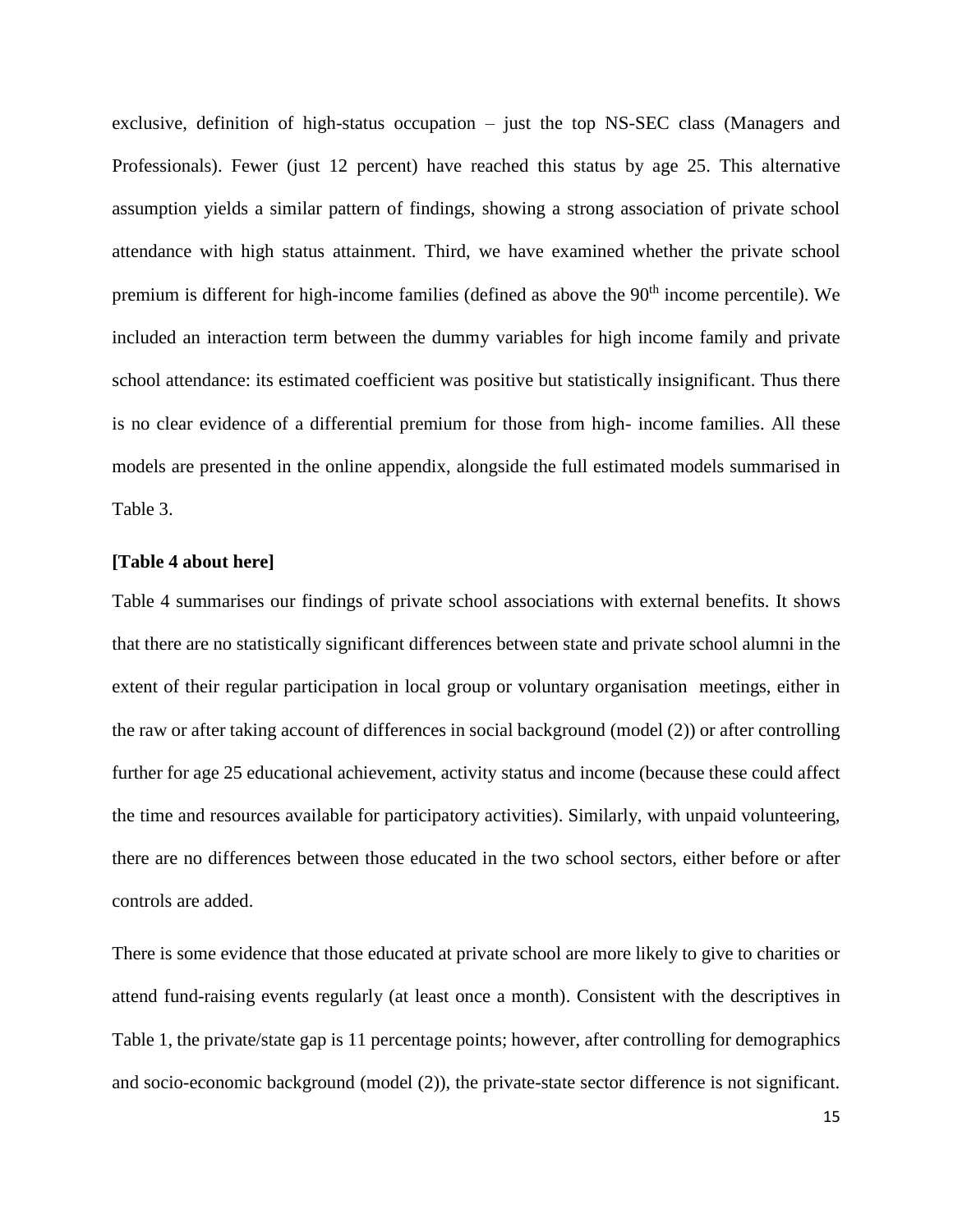With educational achievement positively related to charity giving (as full results show, see the online appendix), the private school effect remains insignificant after controlling further for the level of education achieved and age 25 activity status and income (model (3)). Estimates of the marginal effects of all other variables are available in the full model results in the online appendix.

#### **5. Discussion.**

These estimates show that earlier conclusions concerning those educated at Britain's private schools in the last century apply strongly to those educated in the much richer, modernised private schools of the 21<sup>st</sup> century; they also begin to broaden our understanding about outcomes of private schooling, beyond just the private labour market rewards. Compared with state-educated people with an observably similar socio-economic background, those attending private school in 2003 at age 13 had a 12 percentage point greater probability of being in a high-status occupational class at age 25; if they came from a high-status occupational class family, they also had a 12 percentage point lower chance of downward mobility. Overall, the private/state wage premium among employees at age 25 is 17 percent. This figure is not strictly comparable to findings from earlier studies, because it applies to an early career stage, and is the premium for private secondary schooling, unlike, for example, Green et al., (2011) which applies to attendance at private primary schooling and to outcomes in the early thirties. We do not therefore specifically answer the question as to whether the private school premium has increased since those schooled in the 1980s or before. Nevertheless, the 21<sup>st</sup> century premium is strikingly high for such an early stage in their careers.

Also germane is the finding that neither the private school wage premium, nor the associations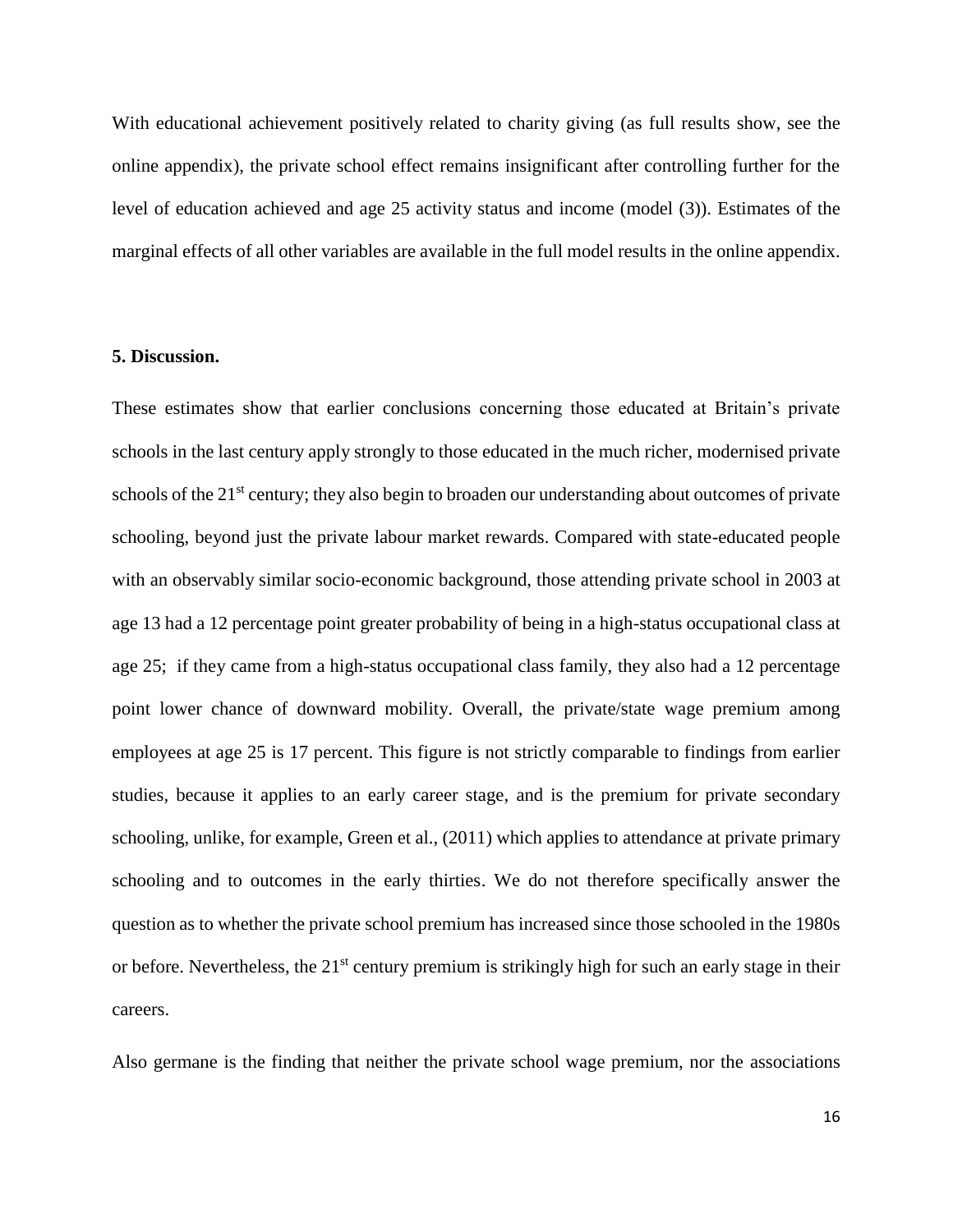with occupational attainment and mobility, can be fully accounted for by the fact that private school alumni achieve higher qualification levels, and are more likely to gain entry to elite (Russell Group) universities. We find a direct premium of 5.5 percent at age 25 for private schooling independent of educational achievement, quite close to the 7 percent estimate derived by Crawford and Vignoles (2014) from a survey of graduates 3.5 years after graduating. It is conjectured that this advantage derives from social and cultural capital, even if the connection remains unproven. Nevertheless, our estimate of the *overall* private school premium is much greater, and the larger part of this premium stems from better access to university, especially a high-ranking one.

The null finding for external benefits stands in striking contrast with the labour market rewards. Our estimates do not bear out the expectations of private school leaders that some of their activities form a contribution to 'public benefit' in that they are inculcating in their pupils a particular orientation to serving communities. Our three measures are all indicators of potential external benefit to society, but we could find no positive association between private school attendance at 13 and these external benefits at age 25.

Of course, these social outcomes by no means cover all the possible wider effects of a resourcerich private education – other examples could be better health, or a lower propensity for criminal activity. Our measures, too, have limitations. Regular charitable giving, as a simple indicator of external benefit, should also be interpreted with care. The amount donated is not included in our data, and not all philanthropy is directed to the less well off. For example, a common practice among private schools (three quarters of which are themselves charities) is to solicit donations from alumni. Moreover, the external effects of a private education need not all be positive. Private education can, to some extent, be a positional good, in that access to high-status universities with limited capacities, and to a limited number of high-quality jobs with good career development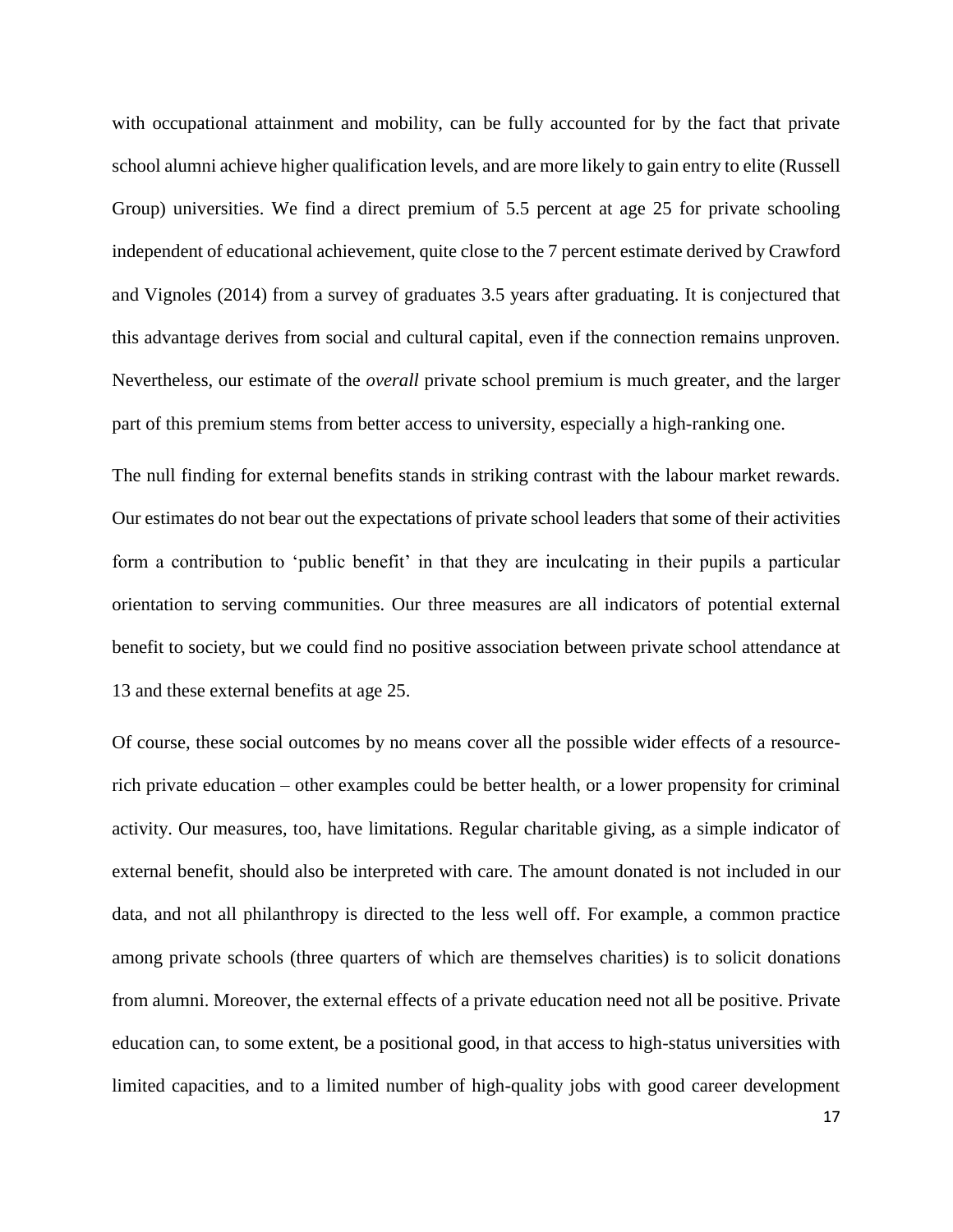opportunities, is gained at the expense of those educated in state schools (Adnett and Davies, 2002). On the other hand, the quality education delivered by wealthy private schools may in itself bring positive external benefits, in so far as better education itself does so. There is further research to be done on these and other external outcomes, both positive and negative.

Additional limitations to this study include the fact that we have not been able to take account of the heterogeneity among private schools; to overcome this limitation would necessitate a larger sample and identification of schools so that they could be classified according to their resource base and reputation. One might conjecture that part of the positive impact of permanent family income on offspring's age 25 pay (which is documented in model (2) of the pay estimates shown in the appendix) could derive from the higher ranking (better resourced) private school which greater family income makes possible; if so, the private school effect would be greater than the estimate presented. Yet, while capturing private school heterogeneity might be expected to nuance some of our findings, it would be unlikely to alter substantially the pattern of the estimates of average marginal effects. A further limitation is that the estimates cannot be claimed to be causal estimates, since we have no means of separately identifying exogenous variation in private school choice. Our controls for social background and some prior child behaviours are quite extensive, but they do not pick up hidden parental motivations for choosing the private sector, motivations which might be correlated with the extent to which parents affect their children's aspirations for success.<sup>6</sup> Finally, our analysis of individuals' outcomes does not capture potential spill-overs from the resource-rich private school system on the problems of, and inequalities among, state schools; and hence it does not capture the full effects of the private sector on Britain's social mobility.

Despite these limitations, our study has been the first to demonstrate the *overall* labour market rewards associated with private school attendance at age 13 in the current century. The high early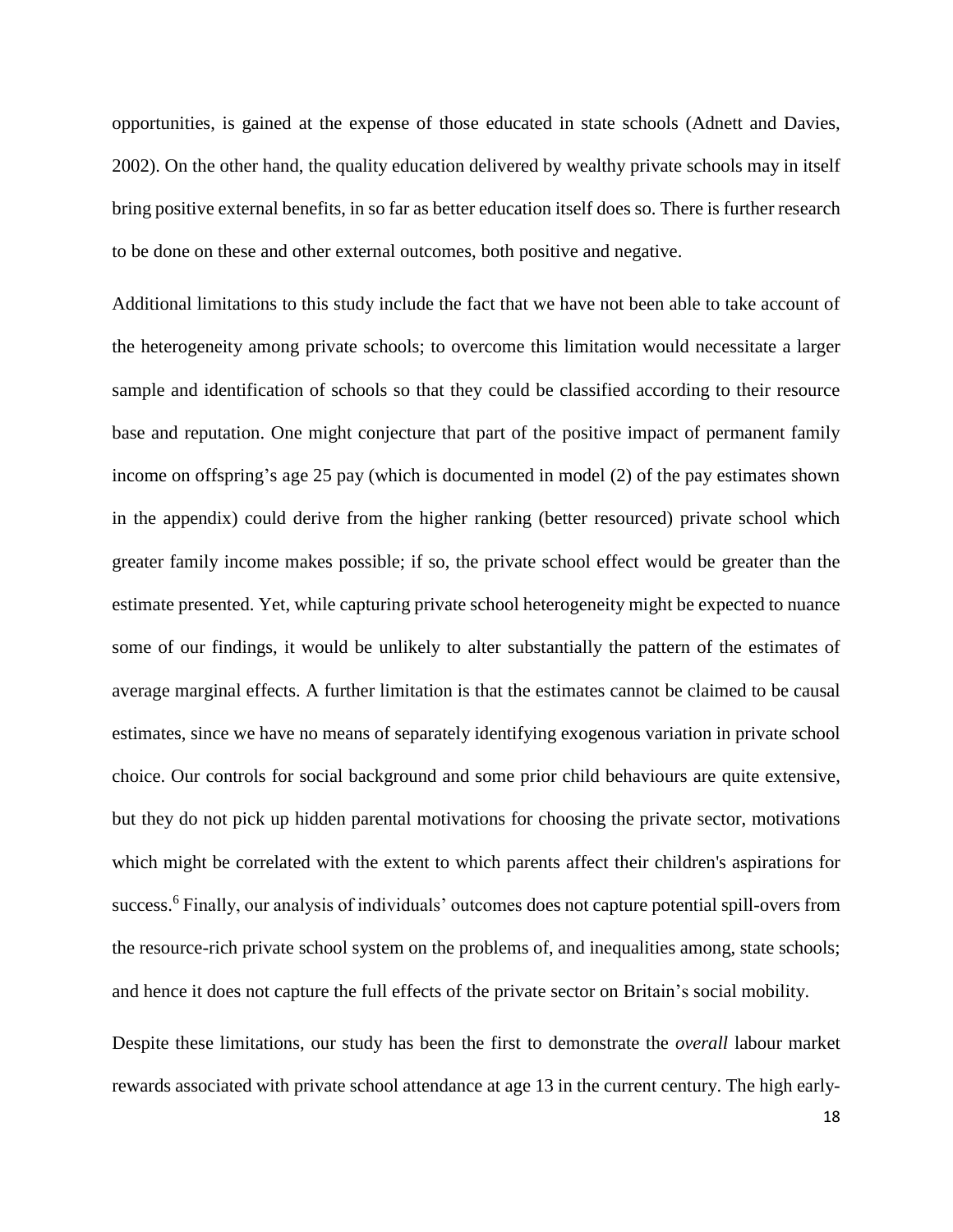career labour market rewards should be set against the very high fees that families paid for the privilege of attending private schools in Britain. Even by 2003, the average private annual school fee was 40 percent of median family income (Green et al., 2018b). Any estimate of the long-term return for this cohort from the school fee investment would depend on assumptions about the expected lifecourse evolution beyond age 25 of the private/state pay premium. There is some evidence that, among graduates, the private/state wage gap increases in the three years immediately after graduation (Anders, 2015).

Given the continued exclusiveness of access, private schools appear from these findings to contribute still to the maintenance of low social mobility in the  $21<sup>st</sup>$  century. It is appropriate, therefore, that private schools continue to figure strongly in policy discourse surrounding barriers to social mobility (Elliot Major and Machin, 2018; Green and Kynaston, 2019). Equally, the findings suggest that any policies to integrate some state school children in private schools would be likely to be successful – for those children – in raising them up the income ladder. The null findings on external benefits, by contrast, suggest that schools would do well to modify any claims to be delivering on their required 'public benefit' requirements by developing individuals who give service to communities.<sup>7</sup> It is possible that this approach to public benefit delivery could be effective in individual schools; but in that case an independent evaluation should be required by their Charity Commission regulators since, *on average*, the privately educated are just like others in this respect, neither more nor less minded to give up their time and money for the community.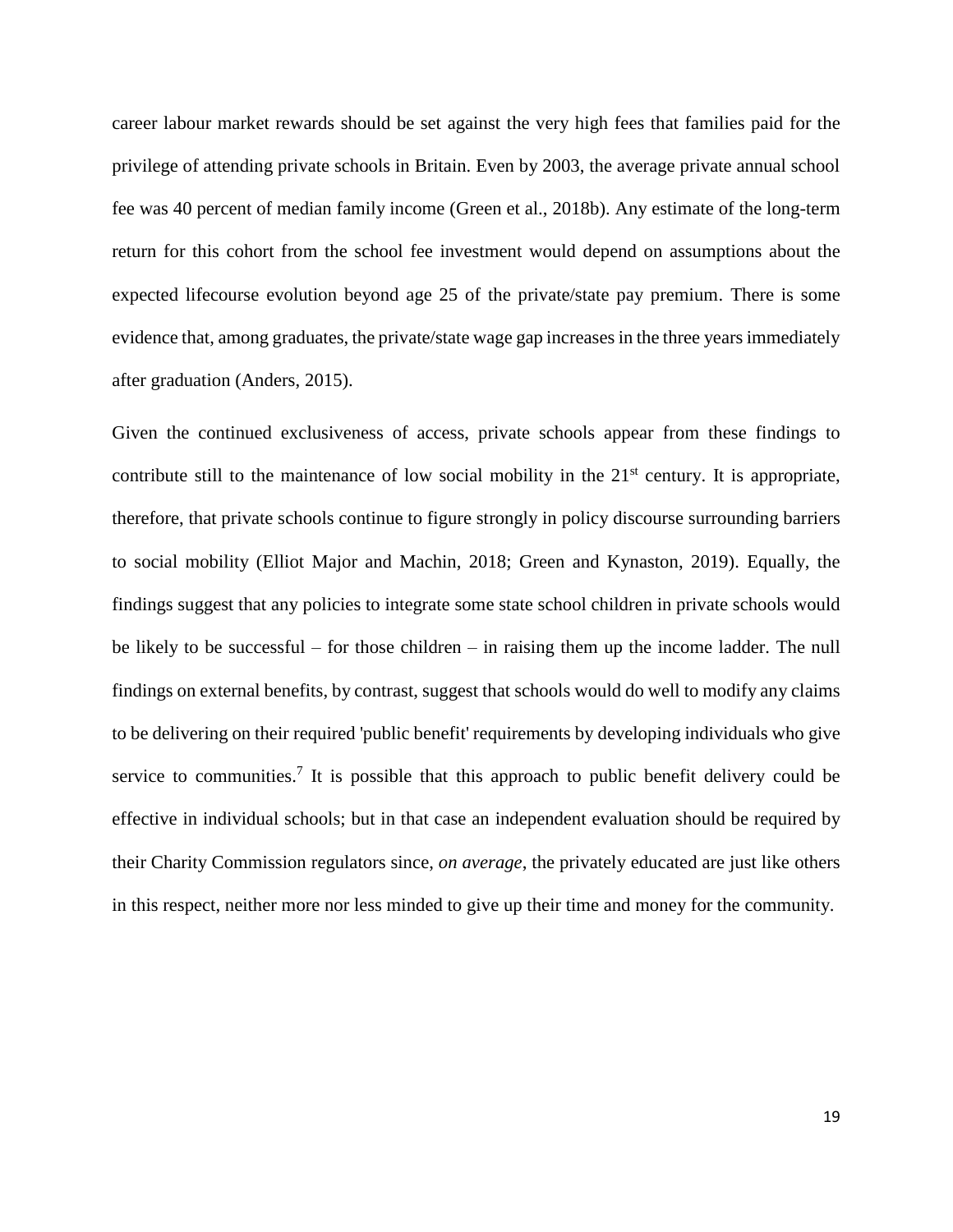# **Table 1 Private and External Benefits**

|                                             | All       |                          | State-educated | Privately-educated |
|---------------------------------------------|-----------|--------------------------|----------------|--------------------|
|                                             | (Average) | $\left(\text{sd}\right)$ | (Average)      | (Average)          |
| <b>Private Benefits</b>                     |           |                          |                |                    |
| Mean weekly pay $(f)$                       | 412.0     | 404.3                    | 401.1          | 557.2*             |
| Median weekly pay $(f)$                     | 384.6     |                          | 369.5          | 530.5              |
| Proportions who are:                        |           |                          |                |                    |
| In high-status occupations                  | 0.431     | 0.495                    | 0.411          | $0.702*$           |
| <b>External Benefits</b>                    |           |                          |                |                    |
| Proportions who:                            |           |                          |                |                    |
| Attend local groups/vol. orgs <sup>++</sup> | 0.08      | 0.28                     | 0.08           | 0.08               |
| Do unpaid voluntary work <sup>++</sup>      | 0.17      | 0.38                     | 0.17           | 0.19               |
| Give to charity/fundraise <sup>++</sup>     | 0.27      | 0.45                     | 0.27           | $0.38*$            |

\*Significant difference at 1% level between state and private. ++At least once a month.

# **Table 2 Social Mobility: Transitions between Low and High Occupational Status**<sup>+</sup> **of Parents' Occupation and Cohort Member's Occupation at Age 25 (%)**

|                      |      | Daughters'/sons' occupation |  |
|----------------------|------|-----------------------------|--|
| Parents' occupation. | Low  | High                        |  |
| Low                  |      |                             |  |
| State                | 68.9 | 31.1                        |  |
| Private              | 33.5 | 66.5                        |  |
| All                  | 68.1 | 31.9                        |  |
| High                 |      |                             |  |
| <b>State</b>         | 51.8 | 48.2                        |  |
| Private              | 32.0 | 68.0                        |  |
| All                  | 49.3 | 50.7                        |  |

<sup>+</sup> Low occupation status, based on NS-SEC coding, defined as: Intermediate occupations, small employers and own account workers, routine and manual occupations; never worked/unemployed, missing. High occupation status defined as: Higher managerial and professional, or lower managerial and professional.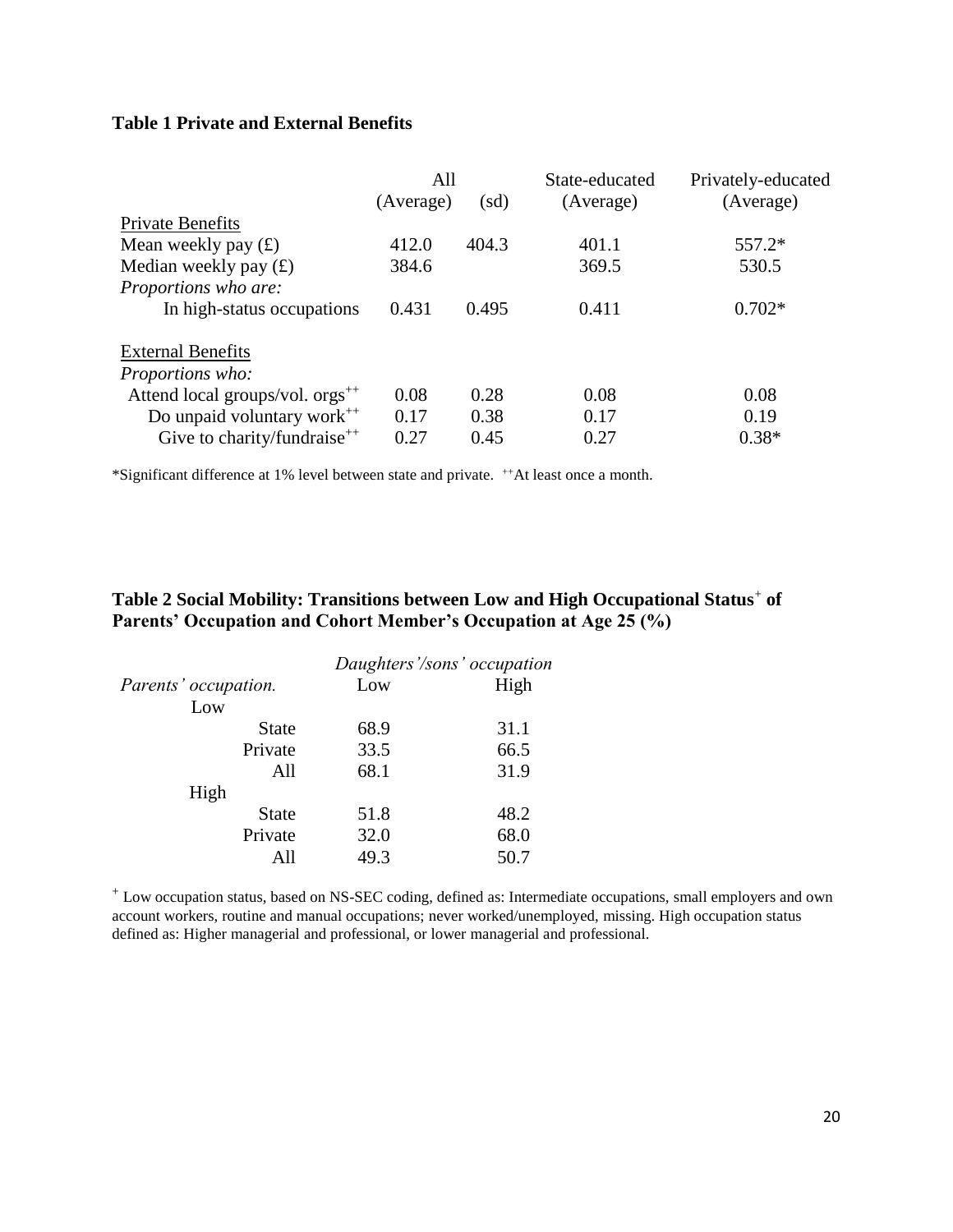|                                        |                        | ′2.                    | 3                      |  |  |
|----------------------------------------|------------------------|------------------------|------------------------|--|--|
| 1. High-status occupational attainment |                        |                        |                        |  |  |
| $n=6129$                               | $0.279***$             | $0.120**$              | $0.0552^{+}$           |  |  |
|                                        | (7.77)                 | (3.54)                 | (1.91)                 |  |  |
| 2. Upward mobility                     |                        |                        |                        |  |  |
| $n=3356$                               | $0.233*$               | 0.0945                 | 0.00794                |  |  |
|                                        | (2.22)                 | (1.10)                 | (0.12)                 |  |  |
| 3. Downward mobility                   |                        |                        |                        |  |  |
| $n=2773$                               | $-0.200$ <sup>**</sup> | $-0.116$ <sup>**</sup> | $-0.0626$ <sup>+</sup> |  |  |
|                                        | (5.65)                 | (3.33)                 | (1.77)                 |  |  |
| 4. Log of Weekly Pay                   |                        |                        |                        |  |  |
| $n=4814$                               | $0.346**$              | $0.159**$              | $0.0975^{+}$           |  |  |
|                                        | (6.06)                 | (2.83)                 | (1.84)                 |  |  |

**Table 3 Association of private school attendance at age 13 with high-status occupational attainment, social mobility and pay at age 25.**

*t* statistics in parentheses;  $^{+}p$  < 0.10,  $^{*}p$  < 0.05,  $^{**}p$  < 0.01

Log of weekly pay in main job for employees. High-status occupational attainment is the probability of being in the top two groups (managerial and professional occupations). 'Upward mobility' defined as attaining top two groups by those whose parents were not in the top two groups; 'downward mobility' defined as *not* attaining top two groups for those whose parents were in the top groups. The reported estimates are average marginal effects, obtained, for pay, from OLS regression; for occupational attainment and mobility outcomes, by the probit estimator. Model 1 is the raw estimation with no controls. Model 2 controls are: parental social class, log of permanent family income, parents' highest education level, region, area deprivation score (IDACI), gender, ethnicity (9 dummies), index of home disruption up to age 13. Model 3 controls are: as for model 2, plus highest qualification level, and whether at 'elite' (defined as Russell Group) university.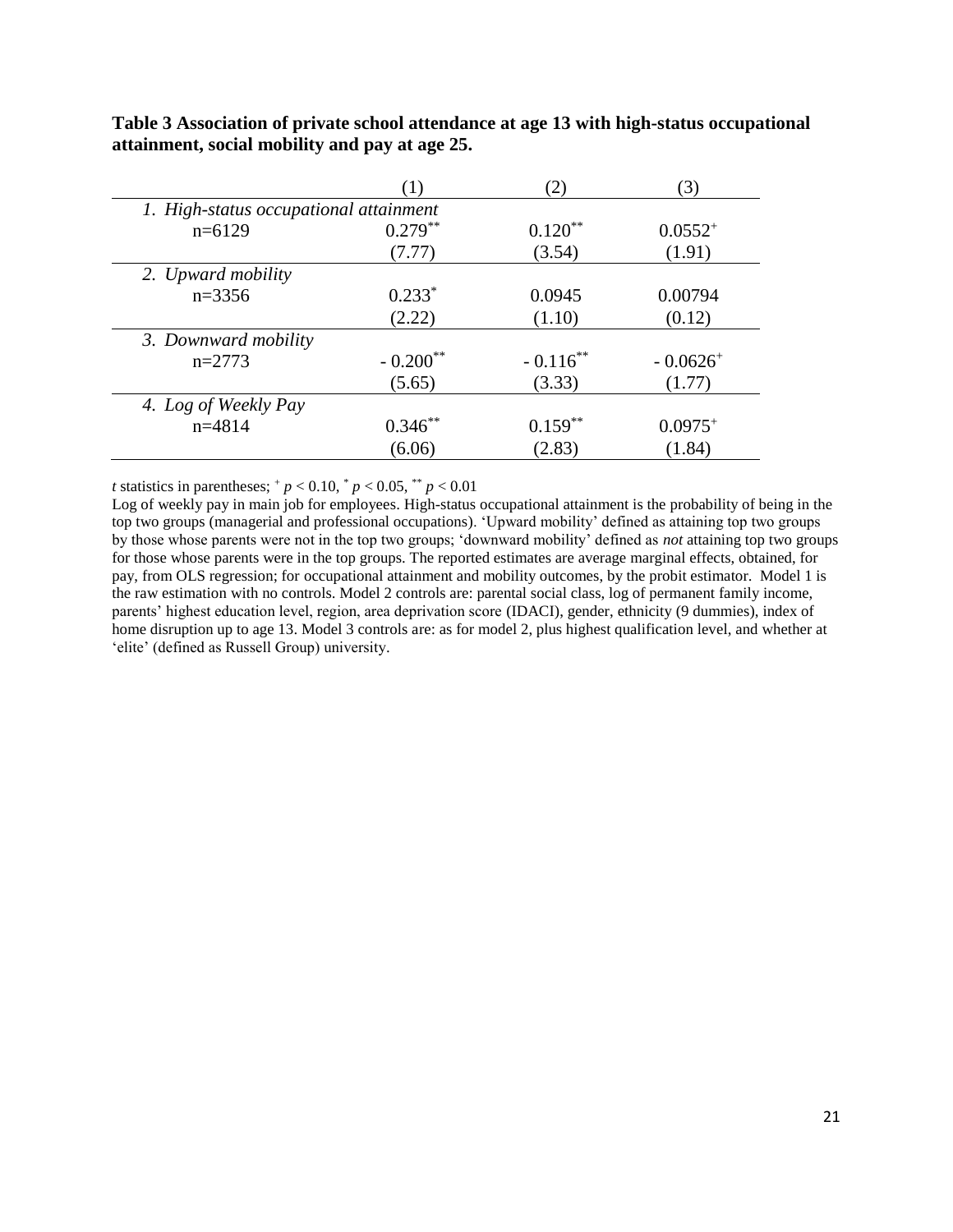|                   | (1)        | (2)       | (3)       |
|-------------------|------------|-----------|-----------|
| Participation     |            |           |           |
|                   | 0.00567    | $-0.0101$ | $-0.0180$ |
| $n=6925$          | (0.39)     | $(-0.78)$ | $(-1.46)$ |
| Volunteering      |            |           |           |
|                   | 0.0246     | 0.0288    | 0.0210    |
| $n=6922$          | (0.80)     | (0.94)    | (0.64)    |
| Charitable giving |            |           |           |
|                   | $0.115***$ | 0.0504    | 0.0327    |
| $n=6917$          | (3.13)     | (1.57)    | (0.99)    |

## **Table 4 Association of private school attendance at age 13 with external benefits at age 25.**

*t* statistics in parentheses;  $^{+}p$  < 0.10,  $^{*}p$  < 0.05,  $^{*}p$  < 0.01

For Participation, Volunteering and Charitable Giving, each activity is coded to be 1 if the activity took place at least once a month, zero otherwise. All estimates are probit coefficients. Model 1 is the raw estimation with no controls. Model 2 controls are: parental social class, log of permanent family equivalised income, parents' highest education level, region, area deprivation score, gender, ethnicity, index of home disruption up to age 13. Model 3 controls are: as for model 2, plus age 25 activity status (13 category dummies), highest qualification level, and whether at 'elite' (defined as Russell Group) university; for charitable giving we also include a crude age 25 weekly income proxy, computed as weekly pay for employees, average weekly employee pay for the self-employed, and zero for all others.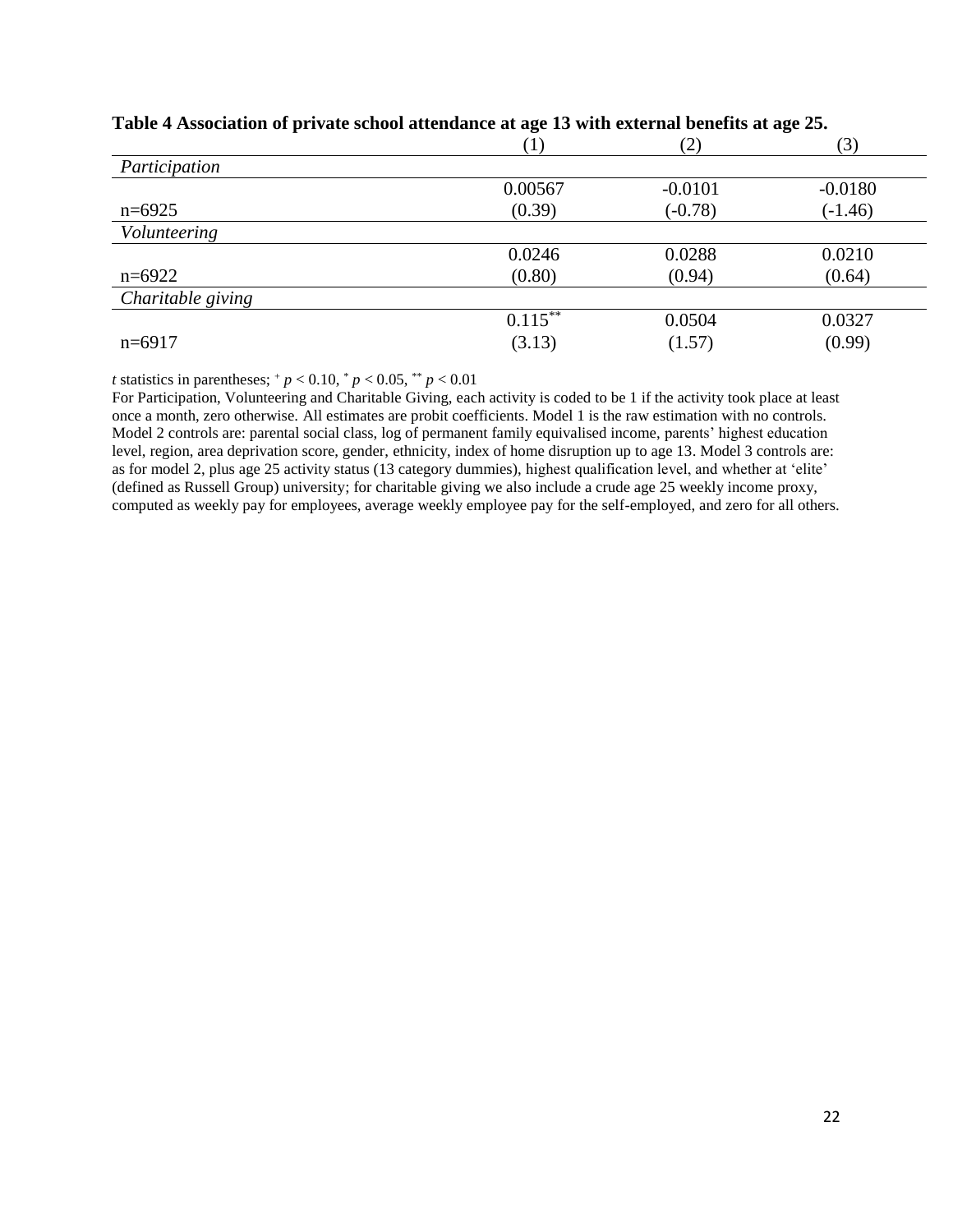# **References.**

Adnett, N. and P. Davies (2002). "Education as a positional good: Implications for market-based reforms of state schooling." *British Journal of Educational Studies* 50(2), 189-205.

Anders, J. (2015) *"Does socio-economic background affect pay growth among early entrants to high-status jobs?"* NIESR Discussion Paper 453, National Institute of Economic and Social Research.

Ashley, L., Duberley, J., Sommerlad, H., and Scholarios, D. (2015). *A qualitative evaluation of non-educational barriers to the elite professions*. London: Social Mobility and Child Poverty Commission.

Barber, C., C.T.Mueller and S.Ogata (2013). "Volunteerism as purpose: examining the long-term predictors of continued community engagement." *Educational Psychology* 33(3), 307-326.

Belfield, C., and Sibieta, L. (2016). *Long-Run Trends in School Spending in England*. London: Institute for Fiscal Studies, IFS Report R115.

Bloom, N., R. Lemos, R. Sadun and J. Van Reenen (2015). "Does Management Matter in schools?" *Economic Journal* 125(584), 647-674.

Bryson, A. and F. Green (2018). "Do private schools manage better?" *National Institute Economic Review* 243(February).

Carbonaro, W. (2006) Public–private differences in achievement among kindergarten students: Differences in learning opportunities and student outcomes, *American Journal of Education*, 113(1), 31–66.

Clerkin, R. M., Paynter, S.R. and Taylor, J.K. (2009). "Public Service Motivation in Undergraduate Giving and Volunteering Decisions." *American Review of Public Administration* 39(6), 675-698.

Crawford, C., and Vignoles, A. (2014). Heterogeneity in graduate earnings by socio-economic background. *IFS Working Paper*(W14/30), 1-20. doi:10.1920/wp.ifs.2014.1430

Crawford, C., P. Gregg, L. Macmillan, A. Vignoles and G. Wyness (2016). "Higher education, career opportunities, and intergenerational inequality." *Oxford Review of Economic Policy* 32(4), 553-575.

Dearden, L., Ferri, J., and Meghir, C. 2002. The effect of school quality on educational attainment and wages. *Review of Economics and Statistics*, 84(1), 1-20.

Dee, T. S. (2005). "The effects of catholic schooling on civic participation." *International Tax and Public Finance* 12 (5), 605-625.

DESTATIS (2016) *Finanzen der Schulen. Schulen in freier Trägerschaft und Schulen des Gesundheitswesens 2013*. Wiesbaden: Statistisches Bundesamt. Available at: www.destatis.de.

Dynarski, M. (2016). *On negative effects of vouchers*. Washington, DC: Brookings Institution.

Elder, T. and Jepsen, C. (2014) Are Catholic primary schools more effective than public primary schools?, *Journal of Urban Economics*, 80, 28–38.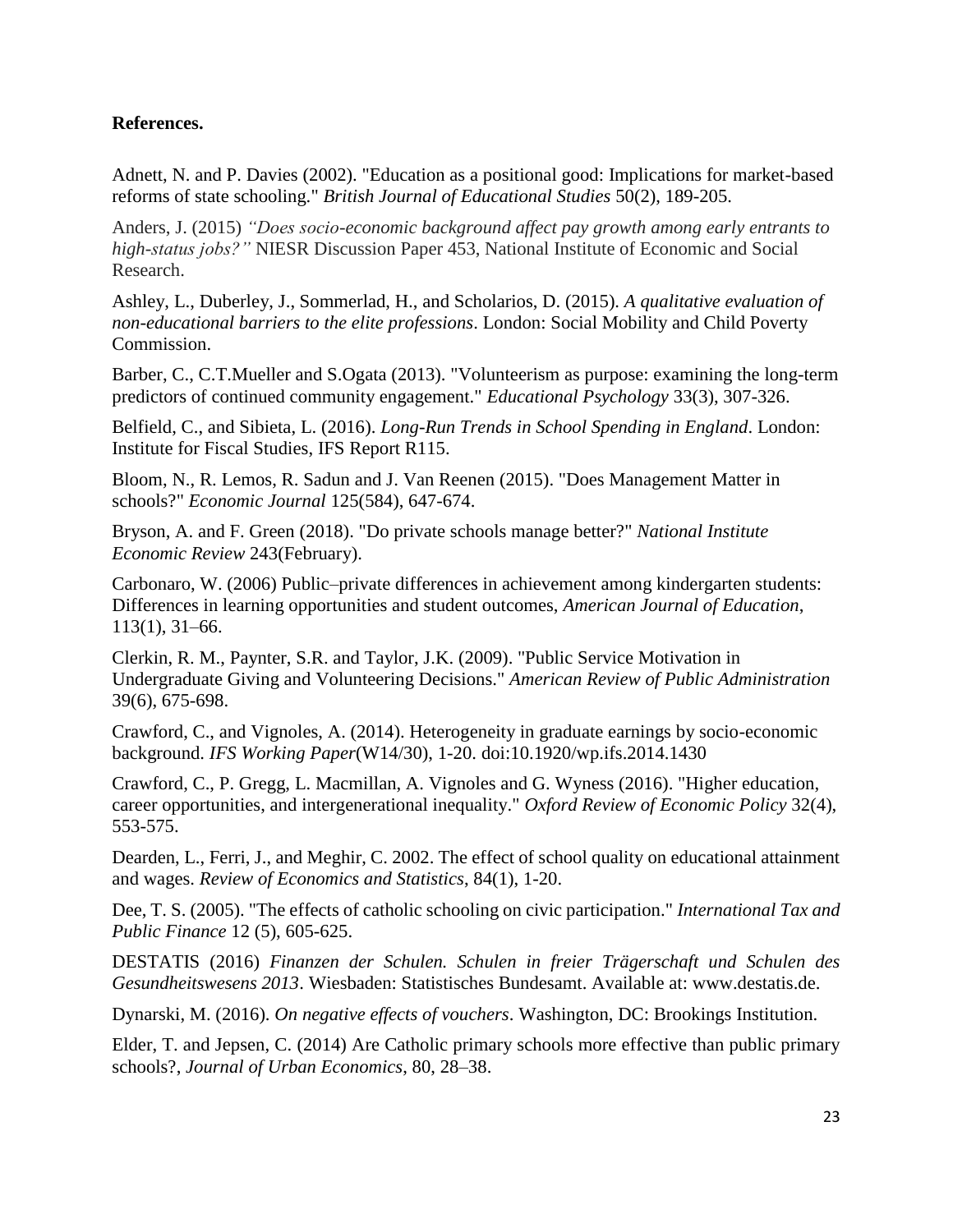Feinstein, L., and Symons, J. (1999). Attainment in Secondary School. *Oxford Economic Papers*, 55(2), 300-321.

Fredriksson, P., B. Oeckert and H. Oosterbeek (2013). 'Long-Term Effects Of Class Size.' *Quarterly Journal of Economics* 128(1), 249-285.

Gibson, J. (2001). "Unobservable family effects and the apparent external benefits of education", *Economics of Education Review*, 20, 225-233.

Green, F. (2019). *Private Schools: Choice and Effects.* In S. Bradley (ed) *Economics of Education*, 2<sup>nd</sup> Edition.

Green, F. and D. Kynaston (2019). *Engines of Privilege: Britain's Private School Problem*. London, Bloomsbury.

Green, F., G. Henseke and A. Vignoles (2017). "Private Schooling and Labour Market Outcomes." *British Educational Research Journal* 43(1), 7-28.

Green, F., S. Machin, R. Murphy and Y. Zhu (2011). "The Changing Economic Advantage from Private Schools." *Economica* 79, 658-679.

Green, F., Parsons, S., Sullivan, A., and Wiggins, R. (2018a). Dreaming Big: Self-Evaluations, Aspirations, High-Valued Social Networks and the Private School Earnings Premium the UK. *Cambridge Journal of Economics, 42*(3), 757-778.

Green, F., Anders, J., Henderson, M., and Henseke, G. (2018b). *Who Chooses Private Schooling in Britain and Why?* London: Centre for Research on Learning and Life Chances (LLAKES), Research Paper 62.

Halsey, A.H., Health, A., Ridge, J.M., (1980). *Origins and Destinations: family, class, and education in modern Britain*. Oxford, Clarendon Press.

Hanushek, E. A., Link, S., and Woessmann, L. (2013). Does school autonomy make sense everywhere? Panel estimates from PISA. *Journal of Development Economics, 104*, 212-232.

Helms, S. E. (2013). "Involuntary volunteering: The impact of mandated service in public schools." *Economics of Education Review* 36, 295-310.

Henseke, G., J. Anders, F. Green and M. Henderson (2018). The income and wealth concentration of private school attendance in Britain. *Workshop on Britain's Private Schools in the 21st Century*. London, UCL Institute of Education.

Hill, J. P. and K. R. den Dulk (2013). "Religion, Volunteering, and Educational Setting: The Effect of Youth Schooling Type on Civic Engagement." *Journal for the Scientific Study of Religion* 52(1), 179-197.

Kirby, P. (2016). *Leading People 2016*. London, The Sutton Trust.

Jackson, C. K., R. C. Johnson and C. Persico (2016). 'The effects of school spending on educational and economic outcomes: evidence from school finance reforms.' *Quarterly Journal of Economics* 131(1), 157-218.

Janoski, T., M.Musick and J.Wilson (1998). "Being volunteered? The impact of social participation and pro-social attitudes on volunteering." *Sociological Forum* 13(3), 495-519.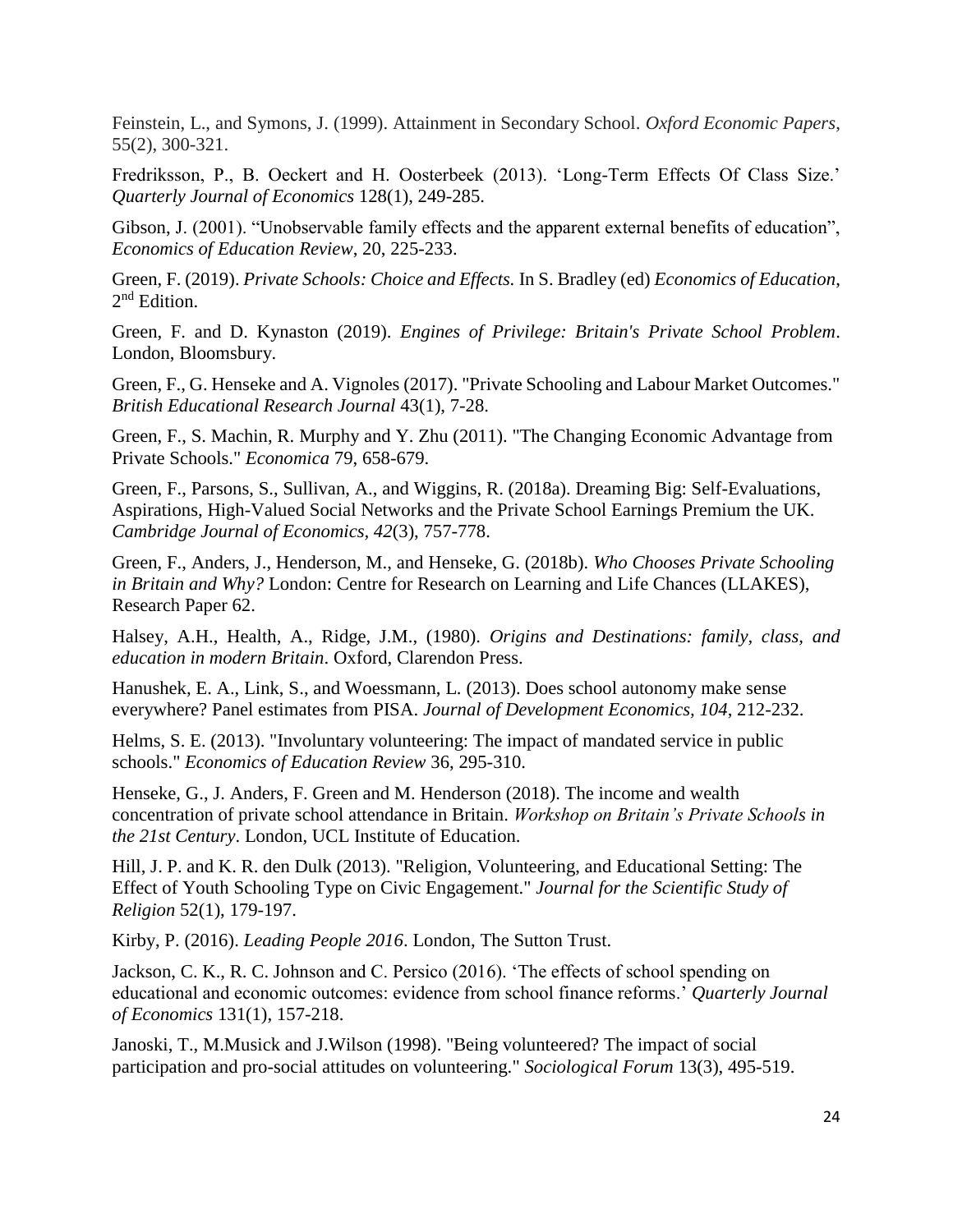Jepsen, C. (2003) The effectiveness of Catholic primary schooling, Journal of Human Resources, 38 (4), 928–941.

Jerrim, J., P. D. Parker, A. K. Chmielewski and J. Anders (2016). "Private Schooling, Educational Transitions, and Early Labour Market Outcomes: Evidence from Three Anglophone Countries." *European Sociological Review* 32(2), 280-294.

Lubienski, C., Crane, C. and Lubienski, S. T. (2008) What do we know about school effectiveness? Academic gains in public and private schools, *Phi Delta Kappan*, 89(9), 689–695.

Macmillan, L., Tyler, C., and Vignoles, A. (2015). Who Gets the Top Jobs? The Role of Family Background and Networks in Recent Graduates' Access to High-status Professions. *Journal of Social Policy, 44*(3), 487-515.

Malacova, E. (2007). "Effect of single sex education on progress in GCSE." *Oxford Review of Education* 33(2), 233-259.

Marcenaro-Guierrez, O., Micklewright, J., and Vignole, A. (2014). *Social mobility and the importance of networks: evidence for Britain*. London: UCL Institute of Education, Centre for Longitudinal Studies, CLS Working Paper 2014/10.

Maxwell, C. and P. Aggleton (2015). The historical construction of an elite education in England. *Elite Education. International Perspectives*. C. Maxwell and P. Aggleton. London, Routledge**,** 15-28.

McKnight, A. (2015). *Downward mobility, opportunity hoarding and the 'glass floor'*. London, Social Mobility and Child Poverty Commission.

Parsons, S. Green, F., Ploubidis, G.B., Sullivan, A., and Wiggins, R.D. (2017). The influence of private primary schooling on children's learning: Evidence from three generations of children living in the UK. *British Educational Research Journal*, 43(5), 823-847.

O'Donoghue, C., Thomas, S., Goldstein, H. and Knight, T. (1997), '1996 Study on Value Added for 16-18 Year Olds in England', DfEE Research Study RS52. [Online] <http://www.bristol.ac.uk/media-library/sites/cmm/migrated/documents/alevdfee.pdf> Accessed on 6 July 2018.

OECD (2012), *Public and Private Schools: How Management and Funding Relate to their Socio-economic Profile,* OECD Publishing. *<http://dx.doi.org/10.1787/9789264175006-en>*

Osborne, K., A. Ziersch and F. Baum (2008). "Who participates? Socioeconomic factors associated with women's participation in voluntary groups." *Australian Journal of Social Issues* 43(1), 103-122.

Peel, M. (2015), *The New Meritocracy: A History of UK Independent Schools, 1979-2015*, London: Elliott and Thompson.

Perks, T. A. and D. Konecny (2015). "The Enduring Influence of Parent's Voluntary Involvement on Their Children's Volunteering in Later Life." *Canadian Review of Sociology-Revue Canadienne De Sociologie* 52(1), 89-101.

Pianta, R. C. and A. Ansari "Does Attendance in Private Schools Predict Student Outcomes at Age 15? Evidence From a Longitudinal Study." *Educational Researcher* 47(7), 419-434.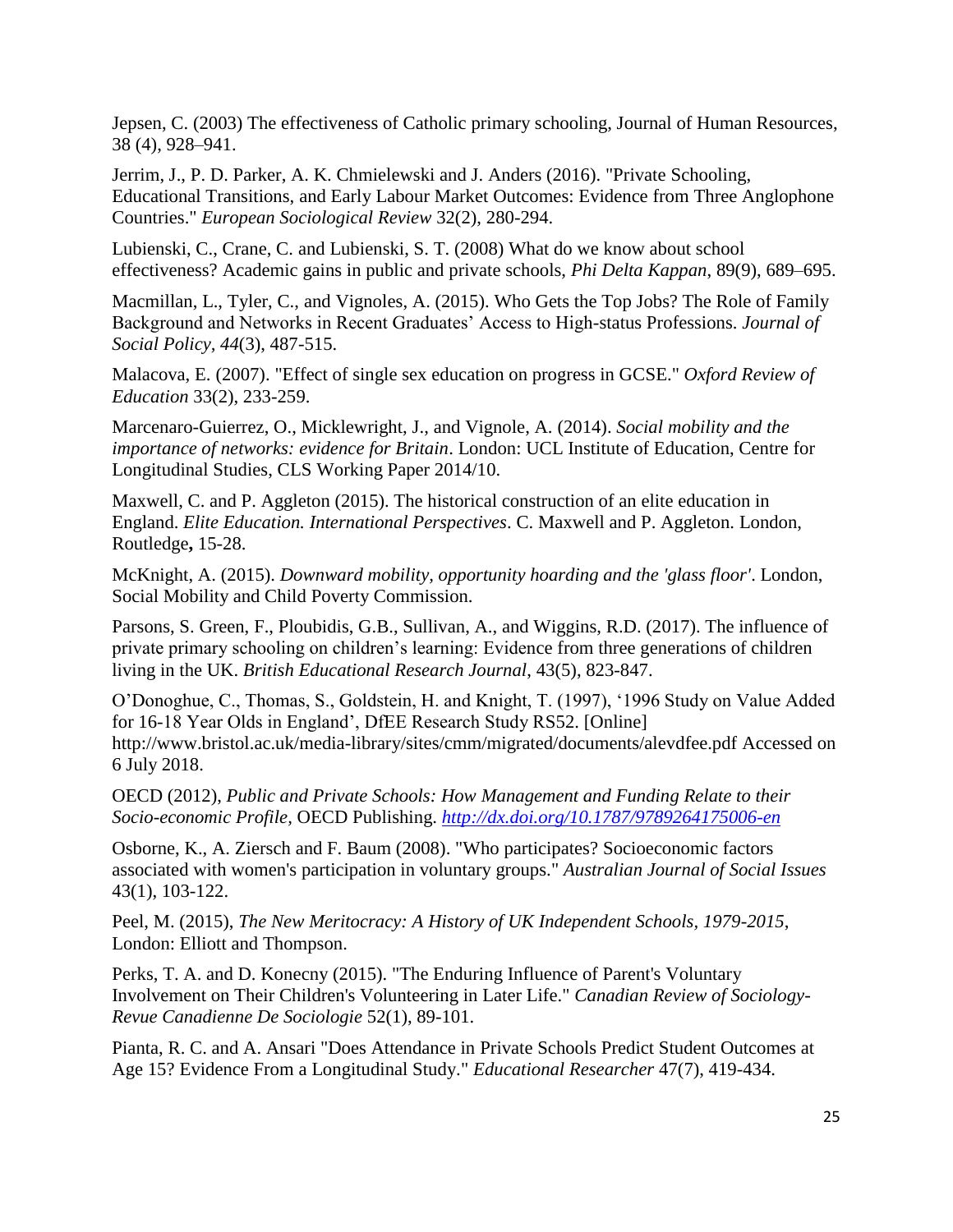Reeves, A., S. Friedman, C. Rahal and M. Flemmen (2017). "The Decline and Persistence of the Old Boy: Private Schools and Elite Recruitment 1897 to 2016." *American Sociological Review*, 1-28.

Rotolo, T. and J. Wilson (2007). "The effects of children and employment status on the volunteer work of American women." *Nonprofit and Voluntary Sector Quarterly* 36(3), 487-503.

Sacerdote, B. (2011). 'Peer Effects in c: How Might They Work, How Big Are They and How Much Do We Know Thus Far?' In E. A. Hanushek, S. Machin and L. Woessmann (Eds.) *Handbook of the Economics of Education, Vol 3,* 249-77.

Social Mobility and Child Poverty Commission. (2014). *Elitist Britain?* London: Social Mobility and Child Poverty Commission.

Sullivan, A. and Heath, A. (2003). Intakes and Examination Results at State and Private Schools in Walford, G. *British Private Schools: Research on Policy and Practice.* London: Routledge.

Sullivan, A., S. Parsons, F.Green, G. Ploubidis and R. Wiggins (2017). ["The path from social origins to](http://onlinelibrary.wiley.com.libproxy.ucl.ac.uk/doi/10.1111/1468-4446.12314/epdf)  [top jobs: social reproduction via education"](http://onlinelibrary.wiley.com.libproxy.ucl.ac.uk/doi/10.1111/1468-4446.12314/epdf). *British Journal of Sociology*. 69(3), 776-798.

Sullivan, A., S. Parsons, F. Green, R. Wiggins, G. Ploubidis and T. Huynh (2018a). "Educational attainment in the short and long term: was there an advantage to attending faith, private and selective schools for pupils in the 1980s?" *Oxford Review of Education* 44(6), 806-822.

Sullivan, A. S. Parsons, F. Green, R.D. Wiggins and G.B. Ploubidis (2018b) 'Elite universities, fields of study, and top salaries: which degree will make you rich?', *British Educational Research Journal* 44(4), 663-680.

Tang, F. Y. (2008). "Socioeconomic disparities in voluntary organization involvement among older adults." *Nonprofit and Voluntary Sector Quarterly* 37(1), 57-75.

The Sutton Trust (2015) *Open Access: Democratising Entry to Independent Day Schools*. <https://www.suttontrust.com/research-paper/open-access-democratising-entry-independent-day-schools/>

Warburton, J. and J. Smith (2003). "Out of the generosity of your heart: Are we creating active citizens through compulsory volunteer programmes for young people in Australia?" *Social Policy & Administration* 37(7), 772-786.

Wilde, R., F. Green, P. Taylor-Gooby and S. Wiborg (2016). "Private Schools and the Provision of "Public Benefit"." *Journal of Social Policy* 45(2), 305-323.

Wilson, J. (2000). "Volunteering." *Annual Review of Sociology* 26, 215-240.

Yang, W. (2017). "Does `compulsory volunteering' affect subsequent behavior? Evidence from a natural experiment in Canada." *Education Economics* 25(4), 394-405.

Whitty, G., Power, S., and Edwards, T. (1998). The assisted places scheme: its impact and its role in privatization and marketization. *Journal of Education Policy, 13*(2), 237-250.

----------------------------------------------------------------------------------------------------------

## **Endnotes**